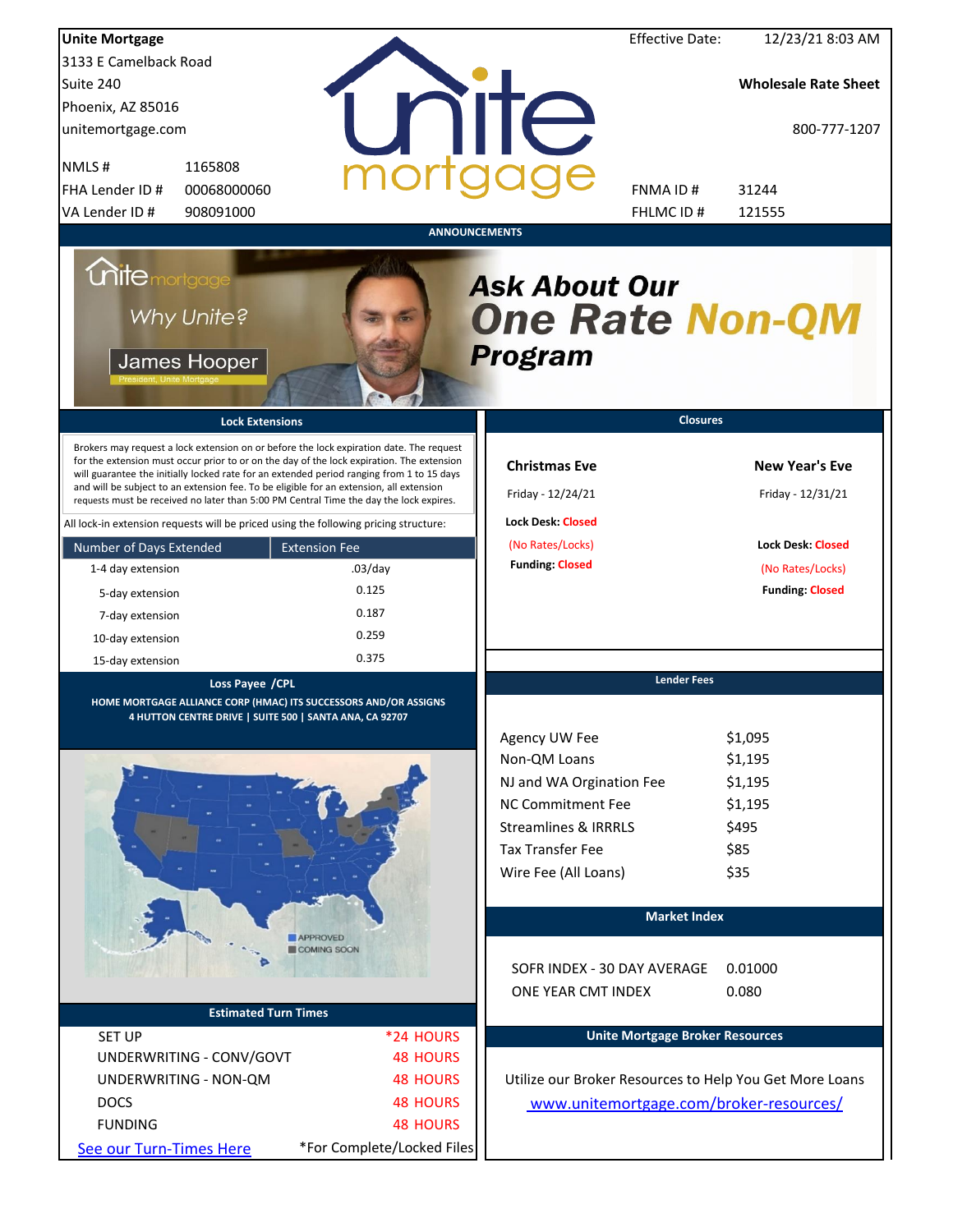

Rates are subject to change without prior notice Not for Public View • For Professional Use Only **Lock Desk**

[locks@unitemtg.com](mailto:locks@unitemtg.com)

File Update: 23-Dec-2021

Effective Date: 23-Dec-2021 23-Dec-2021 Price Change Effective: 9:00 AM PST Lock Hours: 9:00 A.M. - 3:00 P.M. PST

## **ONE RATE - DSCR/ Bank Statements**

Price Change Effective: 9:00 AM PST

| <b>DSCR</b>                 |                              |                    |                               |                               |  |  |  |  |  |  |  |
|-----------------------------|------------------------------|--------------------|-------------------------------|-------------------------------|--|--|--|--|--|--|--|
| <b>25 DAY PRICING</b>       |                              | <b>HIGHLIGHTS</b>  |                               |                               |  |  |  |  |  |  |  |
| <b>RATE</b>                 | <b>30YR FIX</b>              |                    |                               |                               |  |  |  |  |  |  |  |
|                             |                              | <b>Credit</b>      | $700+$                        | $720+$                        |  |  |  |  |  |  |  |
| 4.375                       | 100.0000                     | <b>Product</b>     | 30 yr fixed Full Amortization | 30 yr fixed Full Amortization |  |  |  |  |  |  |  |
|                             |                              | <b>Loan Amount</b> | 300,001-1.0MM                 | 300,001-1.0MM                 |  |  |  |  |  |  |  |
|                             |                              | <b>DSCR</b>        | $+1.100$                      | Not Applicable                |  |  |  |  |  |  |  |
|                             |                              |                    | Purchase 70%                  | Purchase 80%                  |  |  |  |  |  |  |  |
| <b>24 MO BANK STATEMENT</b> |                              | <b>Purpose</b>     | Rate-Term 70%                 | Rate-Term 80%                 |  |  |  |  |  |  |  |
| <b>25 DAY PRICING</b>       |                              |                    | Cash-Out 65%                  | Cash-Out 75%                  |  |  |  |  |  |  |  |
| <b>RATE</b>                 | <b>30YR FIX</b>              | <b>Occupancy</b>   | Non Owner Occupied            | Owner Occupied                |  |  |  |  |  |  |  |
|                             |                              | <b>ACH</b>         | Required                      | Required                      |  |  |  |  |  |  |  |
| 4.125                       | 100.0000                     | <b>PPP</b>         | 5 Years                       | None                          |  |  |  |  |  |  |  |
|                             |                              | <b>Reserves</b>    | 12 Month PITIA                | 12 Month PITIA                |  |  |  |  |  |  |  |
|                             |                              | <b>Escrows</b>     | Required                      | Required                      |  |  |  |  |  |  |  |
|                             |                              | <b>Property</b>    | Single Unit only              | Single Unit Only              |  |  |  |  |  |  |  |
|                             | <b>No Hits for LLPAs !!!</b> |                    |                               |                               |  |  |  |  |  |  |  |

## **DSCR PRIME PLUS**

| <b>30 DAY PRICING</b> |                |                 |  |  |  |  |  |  |
|-----------------------|----------------|-----------------|--|--|--|--|--|--|
| <b>RATE</b>           | <b>5/6 ARM</b> | <b>30YR FIX</b> |  |  |  |  |  |  |
| 6.500                 | 106.2500       | 106.0000        |  |  |  |  |  |  |
| 6.375                 | 106.0000       | 105.7500        |  |  |  |  |  |  |
| 6.250                 | 105.7500       | 105.5000        |  |  |  |  |  |  |
| 6.125                 | 105.5000       | 105.2500        |  |  |  |  |  |  |
| 6.000                 | 105.2500       | 105.0000        |  |  |  |  |  |  |
| 5.875                 | 105.0000       | 104.7500        |  |  |  |  |  |  |
| 5.750                 | 104.7500       | 104.5000        |  |  |  |  |  |  |
| 5.625                 | 104.5000       | 104.2500        |  |  |  |  |  |  |
| 5.500                 | 104.2500       | 104.0000        |  |  |  |  |  |  |
| 5.375                 | 104.0000       | 103.7500        |  |  |  |  |  |  |
| 5.250                 | 103.7500       | 103.5000        |  |  |  |  |  |  |
| 5.125                 | 103.5000       | 103.2500        |  |  |  |  |  |  |
| 5.000                 | 103.2500       | 103.0000        |  |  |  |  |  |  |
| 4.875                 | 103,0000       | 102.7500        |  |  |  |  |  |  |
| 4.750                 | 102.6250       | 102.3750        |  |  |  |  |  |  |
| 4.625                 | 102.2500       | 102.0000        |  |  |  |  |  |  |
| 4.500                 | 101.8750       | 101.6250        |  |  |  |  |  |  |
| 4.375                 | 101.5000       | 101.2500        |  |  |  |  |  |  |

| <b>MAX PRICING (Lower of Price or Premium)</b> |          |  |  |  |  |  |  |  |
|------------------------------------------------|----------|--|--|--|--|--|--|--|
| No Prepay - Hard                               | 100.5000 |  |  |  |  |  |  |  |
| 1yr Prepay - Hard                              | 100.7500 |  |  |  |  |  |  |  |
| 2yr Prepay - Hard                              | 101.0000 |  |  |  |  |  |  |  |
| 3yr Prepay - Hard                              | 101.2500 |  |  |  |  |  |  |  |
| 4yr Prepay - Hard                              | 101.5000 |  |  |  |  |  |  |  |
| 5yr Prepay - Hard                              | 101.7500 |  |  |  |  |  |  |  |

| <b>ARM MARGIN</b> |             |  |  |  |  |  |  |
|-------------------|-------------|--|--|--|--|--|--|
| 5.000             | <b>SOFR</b> |  |  |  |  |  |  |
|                   |             |  |  |  |  |  |  |

| <b>LOCK FEES</b> |  |  |  |  |  |  |  |
|------------------|--|--|--|--|--|--|--|
| .250             |  |  |  |  |  |  |  |
| .030             |  |  |  |  |  |  |  |
| 15 Days          |  |  |  |  |  |  |  |
|                  |  |  |  |  |  |  |  |

|                   | <b>30 DAY PRICING</b><br><b>PRICING ADJUSTMENTS</b> |                                                |                                 |  |                      |              |          |              |          |          |          |
|-------------------|-----------------------------------------------------|------------------------------------------------|---------------------------------|--|----------------------|--------------|----------|--------------|----------|----------|----------|
| <b>RATE</b>       | <b>5/6 ARM</b>                                      | 30YR FIX                                       |                                 |  |                      |              |          |              | LTV      |          |          |
| 6.500             | 106.2500                                            | 106.0000                                       | <b>Documentation</b>            |  | <b>Credit Score</b>  | $00.01 - 50$ | 50.01-55 | $55.01 - 60$ | 60.01-65 | 65.01-70 | 70.01-75 |
| 6.375             | 106.0000                                            | 105.7500                                       |                                 |  | $\geq 780$           | (0.250)      | (0.375)  | (0.500)      | (0.625)  | (0.875)  | (1.125)  |
| 6.250             | 105.7500                                            | 105.5000                                       |                                 |  | 760 - 779            | (0.375)      | (0.375)  | (0.625)      | (0.875)  | (1.000)  | (1.375)  |
| 6.125             | 105.5000                                            | 105.2500                                       |                                 |  | 740 - 759            | (0.375)      | (0.500)  | (0.750)      | (1.000)  | (1.250)  | (1.625)  |
| 6.000             | 105.2500                                            | 105.0000                                       | <b>DSCR</b>                     |  | 720 - 739            | (0.500)      | (0.625)  | (0.875)      | (1.125)  | (1.500)  | (2.000)  |
| 5.875             | 105.0000                                            | 104.7500                                       |                                 |  | 700 - 719            | (0.625)      | (0.750)  | (1.000)      | (1.375)  | (1.875)  | #N/A     |
| 5.750             | 104.7500                                            | 104.5000                                       |                                 |  | 680 - 699            | (0.875)      | (1.000)  | (1.250)      | (1.750)  | #N/A     | #N/A     |
| 5.625             | 104.5000                                            | 104.2500                                       |                                 |  | $660 - 679$          | (1.375)      | (1.500)  | (1.625)      | (2.250)  | #N/A     | #N/A     |
| 5.500             | 104.2500                                            | 104.0000                                       |                                 |  | 5/6 40yr ARM SOFR    | (0.250)      | (0.250)  | (0.250)      | (0.250)  | (0.250)  | (0.250)  |
| 5.375             | 104.0000                                            | 103.7500                                       | Product                         |  | 40yr Fixed           | (0.250)      | (0.250)  | (0.250)      | (0.250)  | (0.250)  | (0.250)  |
| 5.250             | 103.7500                                            | 103.5000                                       |                                 |  | Interest-Only        | (0.250)      | (0.250)  | (0.375)      | (0.500)  | (0.625)  | (0.750)  |
| 5.125             | 103.5000                                            | 103.2500                                       |                                 |  | 150,000-200k         | (0.500)      | (0.500)  | (0.500)      | (0.500)  | (0.500)  | (0.750)  |
| 5.000             | 103.2500                                            | 103.0000                                       |                                 |  | 200,001-300k         | 0.000        | 0.000    | 0.000        | 0.000    | (0.250)  | (0.250)  |
| 4.875             | 103.0000                                            | 102.7500                                       |                                 |  | 300,001-1.0m         | 0.000        | 0.000    | 0.000        | 0.000    | 0.000    | 0.000    |
| 4.750             | 102.6250                                            | 102.3750                                       | <b>Loan Amount</b>              |  | 1,000,001-1.5m       | (0.250)      | (0.250)  | (0.250)      | (0.250)  | (0.250)  | (0.250)  |
| 4.625             | 102.2500                                            | 102.0000                                       |                                 |  | 1,500,001-2.0m       | (0.500)      | (0.500)  | (0.500)      | #N/A     | #N/A     | #N/A     |
| 4.500             | 101.8750                                            | 101.6250                                       |                                 |  | 2,000,001-2.5m       | (0.750)      | (0.750)  | (0.750)      | $\#N/A$  | #N/A     | $\#N/A$  |
| 4.375             | 101.5000                                            | 101.2500                                       |                                 |  | 2,500,001-3.0m       | (0.750)      | (0.750)  | (0.750)      | #N/A     | #N/A     | #N/A     |
|                   |                                                     |                                                |                                 |  | $DSCR \geq 1.5$      | 0.250        | 0.250    | 0.250        | 0.250    | 0.250    | 0.250    |
|                   |                                                     | <b>MAX PRICING</b> (Lower of Price or Premium) | <b>DSCR</b>                     |  | DSCR 1.25-1.49       | 0.250        | 0.250    | 0.250        | 0.250    | 0.250    | 0.250    |
| No Prepay - Hard  |                                                     | 100.5000                                       |                                 |  | DSCR 1.10-1.24       | 0.000        | 0.000    | 0.000        | 0.000    | 0.000    | 0.000    |
| 1yr Prepay - Hard |                                                     | 100.7500                                       | <b>Purpose</b>                  |  | Cash-Out             | (0.250)      | (0.375)  | (0.375)      | (0.375)  | #N/A     | #N/A     |
| 2yr Prepay - Hard |                                                     | 101.0000                                       |                                 |  | Condo-Warrantable    | (0.250)      | (0.250)  | (0.250)      | (0.250)  | (0.500)  | (0.500)  |
| 3yr Prepay - Hard |                                                     | 101.2500                                       | <b>Property Type</b>            |  | Condo-NonWarrantable | (0.500)      | (0.500)  | (0.500)      | (0.500)  | #N/A     | #N/A     |
| 4yr Prepay - Hard |                                                     | 101.5000                                       |                                 |  | 2-4 Unit             | (0.250)      | (0.250)  | (0.250)      | (0.250)  | $\#N/A$  | #N/A     |
| 5yr Prepay - Hard |                                                     | 101.7500                                       | <b>Credit / Housing History</b> |  | 1x30x12              | (0.750)      | (0.750)  | (0.750)      | (0.750)  | (0.750)  | (0.750)  |
|                   |                                                     |                                                | <b>Other Miscellaneous</b>      |  | <b>ACH</b>           | 0.125        | 0.125    | 0.125        | 0.125    | 0.125    | 0.125    |
|                   | <b>ARM MARGIN</b>                                   |                                                |                                 |  | No Escrows (No HPML) | (0.150)      | (0.150)  | (0.150)      | (0.150)  | (0.150)  | (0.150)  |
|                   | 5.000                                               | SOFR                                           |                                 |  | No Prepay            | (1.500)      | (1.500)  | (1.500)      | (1.500)  | (1.500)  | (1.500)  |
|                   |                                                     |                                                |                                 |  | 1yr Prepay           | (1.000)      | (1.000)  | (1.000)      | (1.000)  | (1.000)  | (1.000)  |
|                   |                                                     |                                                | <b>Prepay Penalty</b>           |  | 2yr Prepay           | (0.500)      | (0.500)  | (0.500)      | (0.500)  | (0.500)  | (0.500)  |
|                   | <b>LOCK FEES</b>                                    |                                                |                                 |  | <b>3yr Prepay</b>    | 0.000        | 0.000    | 0.000        | 0.000    | 0.000    | 0.000    |
|                   | Relock Fee:                                         | .250                                           |                                 |  | 4yr Prepay           | 0.375        | 0.375    | 0.375        | 0.375    | 0.375    | 0.375    |
|                   | Extension Fee Per Diem:                             | .030                                           |                                 |  | 5yr Prepay           | 0.750        | 0.750    | 0.750        | 0.750    | 0.750    | 0.750    |
|                   | <b>Extension Max:</b>                               | 15 Days                                        |                                 |  | 25 Day               | 0.000        | 0.000    | 0.000        | 0.000    | 0.000    | 0.000    |
|                   |                                                     |                                                | <b>Lock Term</b>                |  | 40 Day               | (0.150)      | (0.150)  | (0.150)      | (0.150)  | (0.150)  | (0.150)  |
|                   |                                                     |                                                |                                 |  | 55 Day               | $\#N/A$      | #N/A     | #N/A         | #N/A     | #N/A     | #N/A     |
|                   |                                                     |                                                |                                 |  |                      |              |          |              |          |          |          |

#### Page 2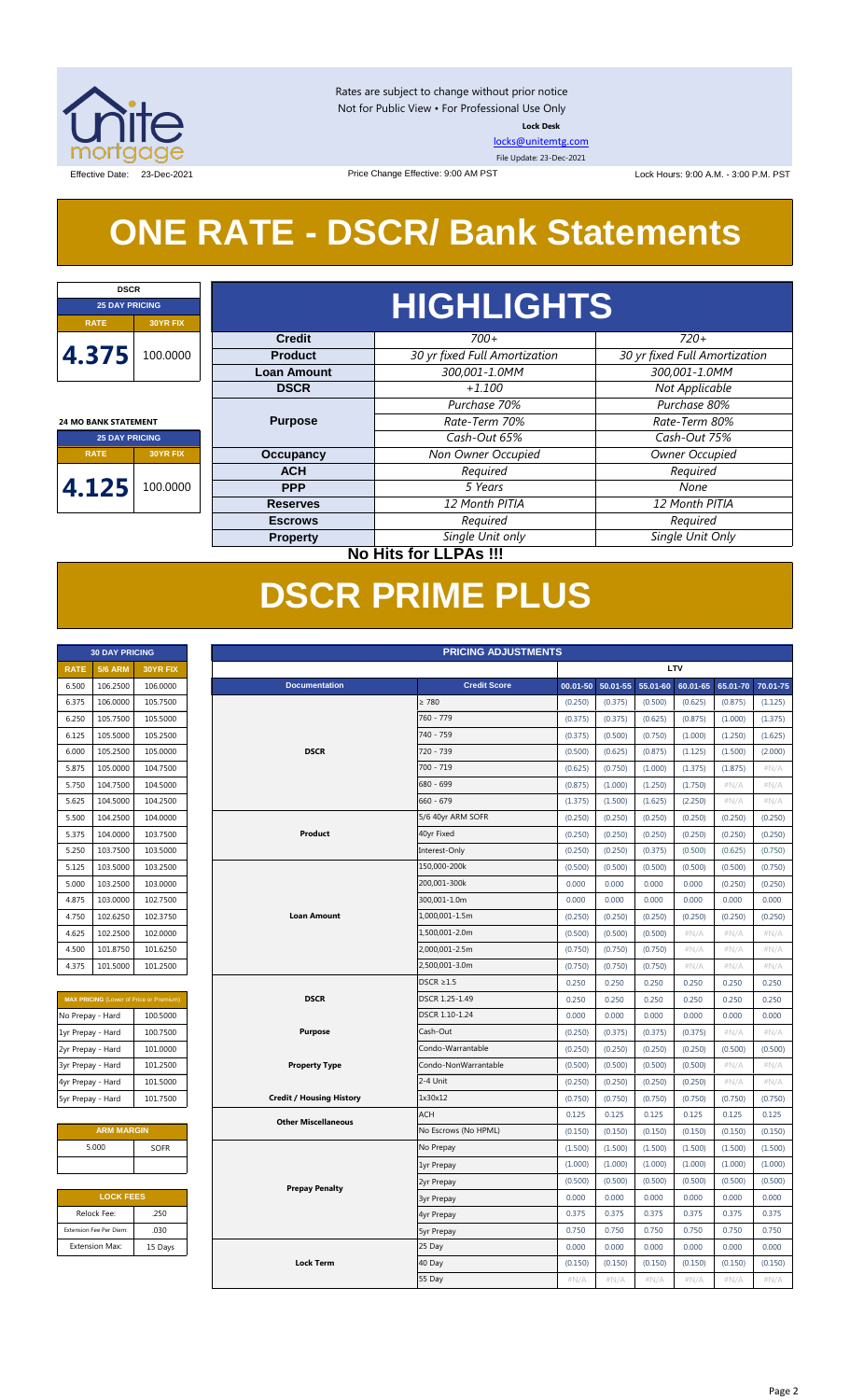

Rates are subject to change without prior notice Not for Public View • For Professional Use Only **Lock Desk**

[locks@unitemtg.com](mailto:locks@unitemtg.com)

File Update: 23-Dec-2021

## **DSCR PRIME & FOREIGN NATIONAL**

|             | <b>30 DAY PRICING</b> |                 |
|-------------|-----------------------|-----------------|
| <b>RATE</b> | <b>5/6 ARM</b>        | <b>30YR FIX</b> |
| 6.750       | 106.0000              | 105.7500        |
| 6.625       | 105.7500              | 105.5000        |
| 6.500       | 105.5000              | 105.2500        |
| 6.375       | 105.2500              | 105.0000        |
| 6.250       | 105.0000              | 104.7500        |
| 6.125       | 104.7500              | 104.5000        |
| 6.000       | 104.5000              | 104.2500        |
| 5.875       | 104.2500              | 104.0000        |
| 5.750       | 104.0000              | 103.7500        |
| 5.625       | 103.7500              | 103.5000        |
| 5.500       | 103.5000              | 103.2500        |
| 5.375       | 103.2500              | 103.0000        |
| 5.250       | 103.0000              | 102.7500        |
| 5.125       | 102.7500              | 102.5000        |
| 5.000       | 102.5000              | 102.2500        |
| 4.875       | 102.2500              | 102,0000        |
| 4.750       | 101.8750              | 101.6250        |
| 4.625       | 101.5000              | 101.2500        |
| 4.500       | 101.1250              | 100.8750        |

| <b>MAX PRICING</b> (Lower of Price or Premium) |          |  |  |  |  |  |  |  |
|------------------------------------------------|----------|--|--|--|--|--|--|--|
| No Prepay - Hard                               | 100.7500 |  |  |  |  |  |  |  |
| 1yr Prepay - Hard                              | 101.0000 |  |  |  |  |  |  |  |
| 2yr Prepay - Hard                              | 101.2500 |  |  |  |  |  |  |  |
| 3yr Prepay - Hard                              | 101.5000 |  |  |  |  |  |  |  |
| 4yr Prepay - Hard                              | 101.7500 |  |  |  |  |  |  |  |
| 5yr Prepay - Hard                              | 102.0000 |  |  |  |  |  |  |  |

| <b>ARM MARGIN</b> |             |  |  |  |  |  |  |
|-------------------|-------------|--|--|--|--|--|--|
| 5.000             | <b>SOFR</b> |  |  |  |  |  |  |
|                   |             |  |  |  |  |  |  |

| <b>LOCK FEES</b>        |         |  |  |  |  |  |  |
|-------------------------|---------|--|--|--|--|--|--|
| Relock Fee:             | .250    |  |  |  |  |  |  |
| Extension Fee Per Diem: | .030    |  |  |  |  |  |  |
| <b>Extension Max:</b>   | 15 Days |  |  |  |  |  |  |

|                         | <b>PRICING ADJUSTMENTS</b><br><b>30 DAY PRICING</b> |                                         |  |                                 |                                                |         |                            |         |            |         |                            |                    |
|-------------------------|-----------------------------------------------------|-----------------------------------------|--|---------------------------------|------------------------------------------------|---------|----------------------------|---------|------------|---------|----------------------------|--------------------|
| <b>RATE</b>             | <b>5/6 ARM</b>                                      | 30YR FIX                                |  |                                 |                                                |         |                            |         | <b>LTV</b> |         |                            |                    |
| 6.750                   | 106.0000                                            | 105.7500                                |  | <b>Documentation</b>            | <b>Credit Score</b>                            |         | 00.01-50 50.01-55 55.01-60 |         | 60.01-65   |         | 65.01-70 70.01-75 75.01-80 |                    |
| 6.625                   | 105.7500                                            | 105.5000                                |  |                                 | $\geq 780$                                     | (0.250) | (0.375)                    | (0.500) | (0.625)    | (0.875) | (1.125)                    | (1.750)            |
| 6.500                   | 105.5000                                            | 105.2500                                |  |                                 | 760 - 779                                      | (0.375) | (0.375)                    | (0.625) | (0.875)    | (1.000) | (1.375)                    | (2.000)            |
| 6.375                   | 105.2500                                            | 105.0000                                |  |                                 | 740 - 759                                      | (0.375) | (0.500)                    | (0.750) | (1.000)    | (1.250) | (1.625)                    | (2.250)            |
| 6.250                   | 105.0000                                            | 104.7500                                |  |                                 | 720 - 739                                      | (0.500) | (0.625)                    | (0.875) | (1.125)    | (1.500) | (2.000)                    | (2.750)            |
| 6.125                   | 104.7500                                            | 104.5000                                |  | <b>DSCR</b>                     | 700 - 719                                      | (0.625) | (0.750)                    | (1.000) | (1.375)    | (1.875) | (2.500)                    | (3.500)            |
| 6.000                   | 104.5000                                            | 104.2500                                |  |                                 | 680 - 699                                      | (0.875) | (1.000)                    | (1.250) | (1.750)    | (2.250) | (3.000)                    | (3.875)            |
| 5.875                   | 104.2500                                            | 104.0000                                |  |                                 | $660 - 679$                                    | (1.375) | (1.500)                    | (1.625) | (2.250)    | (3.125) | (3.750)                    | (4.500)            |
| 5.750                   | 104.0000                                            | 103.7500                                |  |                                 | 640 - 659                                      | (1.875) | (2.000)                    | (2.125) | (2.750)    | (3.625) | (4.750)                    | $\#N/A$            |
| 5.625                   | 103.7500                                            | 103.5000                                |  |                                 | $620 - 639$                                    | (2.375) | (2.500)                    | (2.625) | (3.250)    | (4.125) | # $N/A$                    | $\#N/A$            |
| 5.500                   | 103.5000                                            | 103.2500                                |  |                                 | 5/6 30yr ARM SOFR                              | 0.000   | 0.000                      | 0.000   | 0.000      | 0.000   | 0.000                      | 0.000              |
| 5.375                   | 103.2500                                            | 103.0000                                |  |                                 |                                                | (0.250) | (0.250)                    | (0.250) | (0.250)    | (0.250) | (0.250)                    | (0.250)            |
|                         |                                                     |                                         |  |                                 | 7/6 30yr ARM SOFR                              |         |                            |         |            |         |                            |                    |
| 5.250                   | 103.0000                                            | 102.7500                                |  | Product                         | 5/6 40yr ARM SOFR                              | (0.250) | (0.250)                    | (0.250) | (0.250)    | (0.250) | (0.250)                    | (0.250)            |
| 5.125                   | 102.7500                                            | 102.5000                                |  |                                 | 7/6 40yr ARM SOFR                              | (0.500) | (0.500)                    | (0.500) | (0.500)    | (0.500) | (0.500)                    | (0.500)            |
| 5.000                   | 102.5000                                            | 102.2500                                |  |                                 | 40yr Fixed                                     | (0.250) | (0.250)                    | (0.250) | (0.250)    | (0.250) | (0.250)                    | (0.250)            |
| 4.875                   | 102.2500                                            | 102.0000                                |  |                                 | Interest-Only                                  | (0.250) | (0.250)                    | (0.375) | (0.500)    | (0.625) | (0.750)                    | (1.000)            |
| 4.750                   | 101.8750                                            | 101.6250                                |  |                                 | 150,000-200k                                   | (0.500) | (0.500)                    | (0.500) | (0.500)    | (0.500) | (0.750)                    | (0.750)            |
| 4.625                   | 101.5000                                            | 101.2500                                |  |                                 | 200,001-300k                                   | 0.000   | 0.000                      | 0.000   | 0.000      | (0.250) | (0.250)                    | (0.500)            |
| 4.500                   | 101.1250                                            | 100.8750                                |  |                                 | 300,001-1.0m                                   | 0.000   | 0.000                      | 0.000   | 0.000      | 0.000   | 0.000                      | 0.000              |
|                         |                                                     |                                         |  | <b>Loan Amount</b>              | 1,000,001-1.5m                                 | (0.250) | (0.250)                    | (0.250) | (0.250)    | (0.250) | (0.250)                    | (0.500)            |
|                         |                                                     | MAX PRICING (Lower of Price or Premium) |  |                                 | 1,500,001-2.0m                                 | (0.500) | (0.500)                    | (0.500) | (0.500)    | $\#N/A$ | #N/A                       | $\#N/A$            |
| No Prepay - Hard        |                                                     | 100.7500                                |  |                                 | 2,000,001-2.5m                                 | (0.750) | (0.750)                    | (0.750) | (0.750)    | # $N/A$ | # $N/A$                    | $\#N/A$            |
| 1yr Prepay - Hard       |                                                     | 101.0000                                |  |                                 | 2,500,001-3.0m                                 | (0.750) | (0.750)                    | (0.750) | (0.750)    | # $N/A$ | # $N/A$                    | $\#N/A$            |
| 2yr Prepay - Hard       |                                                     | 101.2500                                |  |                                 | $DSCR \geq 1.5$                                | 0.250   | 0.250                      | 0.250   | 0.250      | 0.250   | 0.250                      | 0.250              |
| 3yr Prepay - Hard       |                                                     | 101.5000                                |  |                                 | DSCR 1.25-1.49                                 | 0.250   | 0.250                      | 0.250   | 0.250      | 0.250   | 0.250                      | 0.250              |
| 4yr Prepay - Hard       |                                                     | 101.7500                                |  | <b>DSCR</b>                     | DSCR 1.10-1.24                                 | 0.000   | 0.000                      | 0.000   | 0.000      | 0.000   | 0.000                      | 0.000              |
| 5yr Prepay - Hard       |                                                     | 102.0000                                |  |                                 | DSCR 1.00-1.09                                 | (0.250) | (0.250)                    | (0.375) | (0.375)    | (0.500) | (0.500)                    | (0.750)            |
|                         |                                                     |                                         |  |                                 | DSCR 0.75-0.99                                 | (1.500) | (1.500)                    | (1.625) | (1.625)    | (1.750) | (1.750)                    | #N/A               |
|                         | <b>ARM MARGIN</b>                                   |                                         |  | <b>Purpose</b>                  | Cash-Out                                       | (0.250) | (0.375)                    | (0.375) | (0.375)    | (0.500) | (0.625)                    | $\#N/A$            |
| 5.000                   |                                                     | <b>SOFR</b>                             |  |                                 | Condo-Warrantable                              | (0.250) | (0.250)                    | (0.250) | (0.250)    | (0.500) | (0.500)                    | (0.500)            |
|                         |                                                     |                                         |  |                                 | Condo-NonWarrantable                           | (0.500) | (0.500)                    | (0.500) | (0.500)    | (0.750) | #N/A                       | #N/A               |
|                         | <b>LOCK FEES</b>                                    |                                         |  | <b>Property Type</b>            | 2-4Unit                                        | (0.250) | (0.250)                    | (0.250) | (0.250)    | (0.500) | (0.500)                    | (0.500)            |
| Relock Fee:             |                                                     | .250                                    |  |                                 | Modular                                        | (1.000) | (1.000)                    | (1.000) | (1.000)    | (1.000) | (1.000)                    | (1.000)            |
| Extension Fee Per Diem: |                                                     | .030                                    |  | Citizenship                     | Foreign Nat'l (DSCR Only)                      | (0.750) | (0.750)                    | (0.750) | (0.750)    | $\#N/A$ | $\#N/A$                    | $\#N/A$            |
| <b>Extension Max:</b>   |                                                     | 15 Days                                 |  |                                 | 1x30x12                                        | (0.750) | (0.750)                    | (0.750) | (0.750)    | (0.750) | (0.750)                    | (0.750)            |
|                         |                                                     |                                         |  |                                 | Multiple30x12                                  | (2.250) | (2.250)                    | (2.250) | (2.250)    | (2.250) | (2.250)                    | $\#N/A$            |
|                         |                                                     |                                         |  |                                 |                                                |         |                            |         |            |         |                            |                    |
|                         |                                                     |                                         |  | <b>Credit / Housing History</b> | FC/SS/DIL/BK7 36-47mo<br>FC/SS/DIL/BK7 24-35mo | (1.000) | (1.000)                    | (1.000) | (1.000)    | (1.000) | (1.000)                    | (1.000)<br>$\#N/A$ |
|                         |                                                     |                                         |  |                                 |                                                | (1.750) | (1.750)                    | (1.750) | (1.750)    | (1.750) | (1.750)                    |                    |
|                         |                                                     |                                         |  |                                 | BK7 12-23mo                                    | (2.500) | (2.500)                    | (2.500) | (2.500)    | (2.500) | (2.500)                    | # $N/A$            |
|                         |                                                     |                                         |  |                                 | BK13 DC                                        | (1.000) | (1.000)                    | (1.000) | (1.000)    | (1.000) | (1.000)                    | (1.000)            |
|                         |                                                     |                                         |  | <b>Other Miscellaneous</b>      | <b>ACH</b>                                     | 0.125   | 0.125                      | 0.125   | 0.125      | 0.125   | 0.125                      | 0.125              |
|                         |                                                     |                                         |  |                                 | Escrows                                        | 0.000   | 0.000                      | 0.000   | 0.000      | 0.000   | 0.000                      | 0.000              |
|                         |                                                     |                                         |  |                                 | No Prepay                                      | (1.500) | (1.500)                    | (1.500) | (1.500)    | (1.500) | (1.500)                    | (1.500)            |
|                         |                                                     |                                         |  |                                 | 1yr Prepay                                     | (1.000) | (1.000)                    | (1.000) | (1.000)    | (1.000) | (1.000)                    | (1.000)            |
|                         |                                                     |                                         |  | <b>Prepay Penalty</b>           | 2yr Prepay                                     | (0.500) | (0.500)                    | (0.500) | (0.500)    | (0.500) | (0.500)                    | (0.500)            |
|                         |                                                     |                                         |  |                                 | <b>3yr Prepay</b>                              | 0.000   | 0.000                      | 0.000   | 0.000      | 0.000   | 0.000                      | 0.000              |
|                         |                                                     |                                         |  |                                 | 4yr Prepay                                     | 0.375   | 0.375                      | 0.375   | 0.375      | 0.375   | 0.375                      | 0.375              |
|                         |                                                     |                                         |  |                                 | <b>5yr Prepay</b>                              | 0.750   | 0.750                      | 0.750   | 0.750      | 0.750   | 0.750                      | 0.750              |
|                         |                                                     |                                         |  |                                 | 25 Day                                         | 0.000   | 0.000                      | 0.000   | 0.000      | 0.000   | 0.000                      | 0.000              |
|                         |                                                     |                                         |  | <b>Lock Term</b>                | 40 Day                                         | (0.150) | (0.150)                    | (0.150) | (0.150)    | (0.150) | (0.150)                    | (0.150)            |
|                         |                                                     |                                         |  |                                 | 55 Day                                         | (0.300) | (0.300)                    | (0.300) | (0.300)    | (0.300) | (0.300)                    | (0.300)            |
|                         |                                                     |                                         |  |                                 |                                                |         |                            |         |            |         |                            |                    |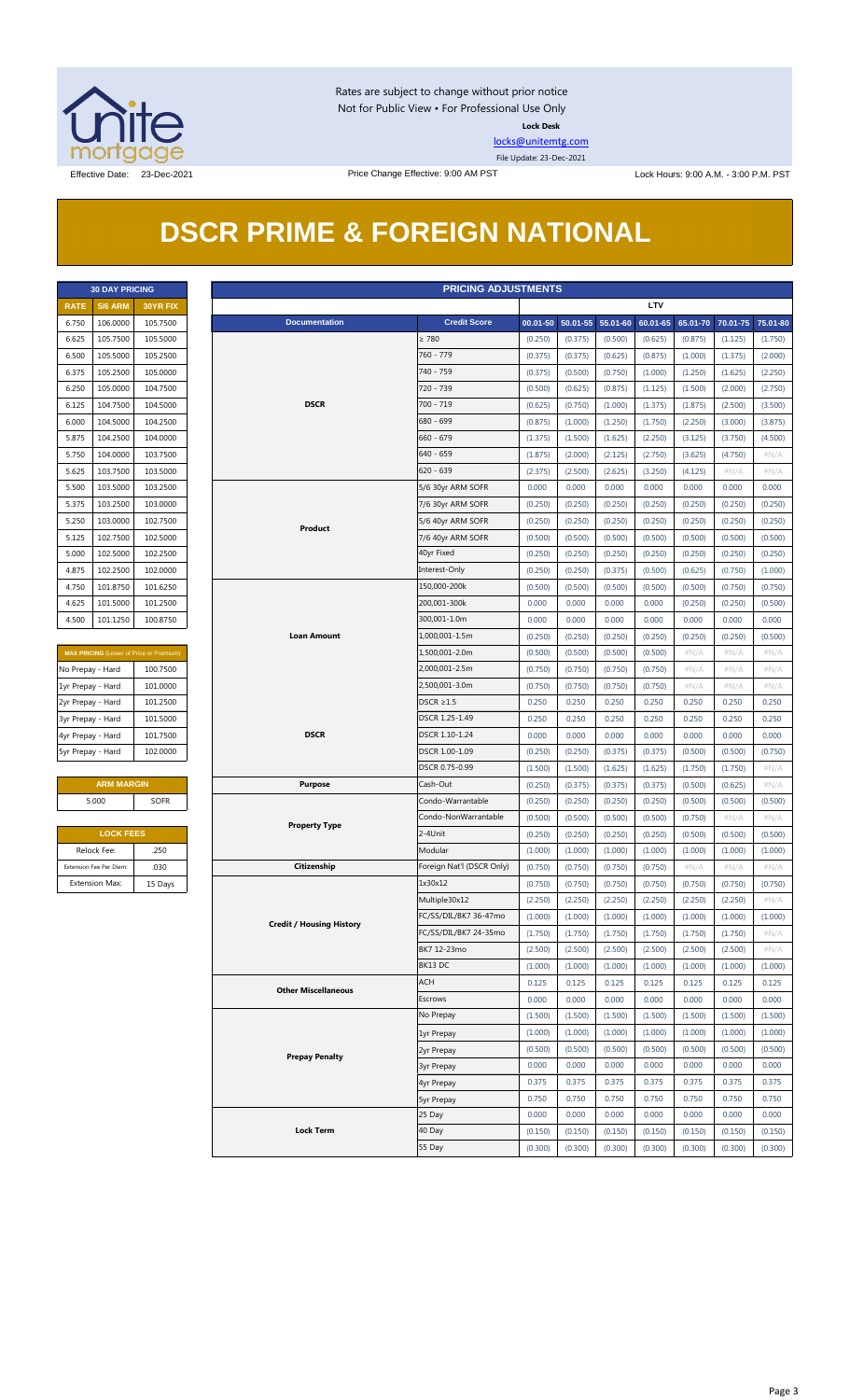

Rates are subject to change without prior notice Not for Public View • For Professional Use Only **Lock Desk** locks@unitemtg.com File Update: 23-Dec-2021

Effective Date: 23-Dec-2021 **Price Change Effective: 9:00 AM PST** Lock Hours: 9:00 A.M. - 3:00 P.M. PST

# **Alt Doc PRIME PLUS**

|             | <b>PRIMARY &amp; SECONDARY HOME</b> |                 |
|-------------|-------------------------------------|-----------------|
| <b>RATE</b> | <b>5/6 ARM</b>                      | <b>30YR FIX</b> |
| 6.125       | 106.250                             | 106,000         |
| 6.000       | 106,000                             | 105.750         |
| 5.875       | 105.750                             | 105.500         |
| 5.750       | 105.500                             | 105.250         |
| 5.625       | 105.250                             | 105.000         |
| 5.500       | 105.000                             | 104.750         |
| 5.375       | 104.750                             | 104.500         |
| 5.250       | 104.500                             | 104.250         |
| 5.125       | 104.250                             | 104.000         |
| 5.000       | 104.000                             | 103.750         |
| 4.875       | 103.750                             | 103.500         |
| 4.750       | 103.500                             | 103.250         |
| 4.625       | 103.250                             | 103,000         |
| 4.500       | 103,000                             | 102.750         |
| 4.375       | 102.625                             | 102.375         |
| 4.250       | 102.250                             | 102.000         |
| 4.125       | 101.875                             | 101.625         |
| 4.000       | 101.500                             | 101.250         |
|             |                                     |                 |

| <b>LOCK FEES</b>                               |         |
|------------------------------------------------|---------|
| Relock Fee:                                    | .250    |
| <b>Extension Fee Per Diem</b>                  | .030    |
| <b>Extension Max:</b>                          | 15 Days |
|                                                |         |
| <b>MAX PRICING (Lower of Price or Premium)</b> |         |
| 101.0000                                       |         |

|             | PRIMARY & SECONDARY HOME                |          |                               |                        | <b>PRICING ADJUSTMENTS</b> |          |          |          |          |                           |             |
|-------------|-----------------------------------------|----------|-------------------------------|------------------------|----------------------------|----------|----------|----------|----------|---------------------------|-------------|
| <b>RATE</b> | <b>5/6 ARM</b>                          | 30YR FIX |                               |                        |                            |          |          | LTV      |          |                           |             |
| 6.125       | 106.250                                 | 106.000  | <b>Documentation</b>          | <b>Credit Score</b>    | 00.01-50                   | 50.01-55 | 55.01-60 | 60.01-65 | 65.01-70 | 70.01-75                  | 75.01-80    |
| 6.000       | 106,000                                 | 105.750  | <b>Full Doc</b>               | > 780                  | 0.000                      | 0.000    | 0.000    | (0.250)  | (0.375)  | (0.375)                   | (0.500)     |
| 5.875       | 105.750                                 | 105.500  |                               | 760 - 779              | 0.000                      | 0.000    | 0.000    | (0.250)  | (0.375)  | (0.500)                   | (0.625)     |
| 5.750       | 105.500                                 | 105.250  |                               | 740 - 759              | 0.000                      | 0.000    | 0.000    | (0.250)  | (0.375)  | (0.625)                   | (0.750)     |
| 5.625       | 105.250                                 | 105.000  |                               | 720 - 739              | (0.125)                    | (0.125)  | (0.125)  | (0.250)  | (0.500)  | (0.750)                   | (1.000)     |
| 5.500       | 105.000                                 | 104.750  |                               | 700 - 719              | (0.250)                    | (0.250)  | (0.375)  | (0.500)  | (0.625)  | (0.875)                   | #N/A        |
| 5.375       | 104.750                                 | 104.500  |                               | 680 - 699              | (0.250)                    | (0.250)  | (0.500)  | (0.625)  | (0.750)  | #N/A                      | #N/A        |
| 5.250       | 104.500                                 | 104.250  |                               | 660 - 679              | (0.250)                    | (0.375)  | (0.500)  | (1.000)  | (1.375)  | # $N/A$                   | $\#N/A$     |
| 5.125       | 104.250                                 | 104.000  |                               | 640 - 659              | $\#N/A$                    | $\#N/A$  | $\#N/A$  | #N/A     | $\#N/A$  | #N/A                      | $\#N/\beta$ |
| 5.000       | 104.000                                 | 103.750  |                               | 620 - 639              | # $N/A$                    | #N/A     | #N/A     | # $N/A$  | #N/A     | # $N/A$                   | #N/A        |
| 4.875       | 103.750                                 | 103.500  | <b>Bank</b>                   | $\geq 780$             | (0.125)                    | (0.250)  | (0.250)  | (0.375)  | (0.500)  | (0.625)                   | (0.875)     |
| 4.750       | 103.500                                 | 103.250  | <b>Statement</b>              | 760 - 779              | (0.250)                    | (0.250)  | (0.250)  | (0.500)  | (0.625)  | (0.750)                   | (1.125)     |
| 4.625       | 103.250                                 | 103.000  |                               | 740 - 759              | (0.250)                    | (0.250)  | (0.250)  | (0.625)  | (0.750)  | (1.000)                   | (1.375)     |
| 4.500       | 103.000                                 | 102.750  |                               | 720 - 739              | (0.250)                    | (0.375)  | (0.375)  | (0.750)  | (0.875)  | (1.125)                   | (1.625)     |
| 4.375       | 102.625                                 | 102.375  |                               | 700 - 719              | (0.375)                    | (0.375)  | (0.625)  | (0.875)  | (1.125)  | (1.500)                   | #N/A        |
| 4.250       | 102.250                                 | 102.000  |                               | 680 - 699              | (0.375)                    | (0.500)  | (0.750)  | (1.000)  | (1.375)  | $\#\mathsf{N}/\mathsf{A}$ | #N/A        |
| 4.125       | 101.875                                 | 101.625  |                               | 660 - 679              | (0.500)                    | (0.750)  | (1.000)  | (1.500)  | (2.250)  | #N/A                      | #N/A        |
| 4.000       | 101.500                                 | 101.250  |                               | 640 - 659              | #N/A                       | #N/A     | #N/A     | #N/A     | $\#N/A$  | #N/A                      | #N/A        |
|             |                                         |          |                               | 620 - 639              | #N/A                       | #N/A     | #N/A     | #N/A     | #N/A     | #N/A                      | #N/A        |
|             | <b>ARM MARGIN</b>                       |          |                               | 12 Mth Bank Statements | (0.125)                    | (0.125)  | (0.125)  | (0.250)  | (0.375)  | (0.375)                   | (0.375)     |
|             | 5.000                                   | SOFR     | Asset                         | $\geq 780$             | (0.125)                    | (0.250)  | (0.250)  | (0.625)  | (0.875)  | (1.125)                   | (1.500)     |
|             |                                         |          | <b>Depletion</b>              | 760 - 779              | (0.125)                    | (0.250)  | (0.375)  | (0.750)  | (1.000)  | (1.375)                   | (1.875)     |
|             |                                         |          |                               | 740 - 759              | (0.250)                    | (0.250)  | (0.500)  | (0.875)  | (1.125)  | (1.625)                   | (2.250)     |
|             | <b>LOCK FEES</b>                        |          |                               | 720 - 739              | (0.375)                    | (0.500)  | (0.625)  | (1.000)  | (1.500)  | (2.000)                   | (2.750)     |
|             | Relock Fee:                             | .250     |                               | 700 - 719              | (0.500)                    | (0.625)  | (1.000)  | (1.375)  | (1.875)  | (2.500)                   | #N/A        |
|             | xtension Fee Per Diem                   | .030     |                               | 680 - 699              | (0.625)                    | (0.750)  | (1.250)  | (1.750)  | (2.250)  | $\#\mathbb{N}/\!/$        | #N/A        |
|             | Extension Max:                          | 15 Days  |                               | 660 - 679              | (0.750)                    | (1.000)  | (1.500)  | (2.250)  | (3.125)  | #N/A                      | #N/A        |
|             |                                         |          |                               | 640 - 659              | #N/A                       | #N/A     | #N/A     | #N/A     | #N/A     | #N/A                      | $\#N/A$     |
|             | MAX PRICING (Lower of Price or Premium) |          |                               | 620 - 639              | #N/A                       | #N/A     | #N/A     | #N/A     | #N/A     | #N/A                      | #N/A        |
|             | 101.0000                                |          | Product                       | 5/6 30yr ARM SOFR      | 0.000                      | 0.000    | 0.000    | 0.000    | 0.000    | 0.000                     | 0.000       |
|             |                                         |          |                               | 5/6 40yr ARM SOFR      | (0.250)                    | (0.250)  | (0.250)  | (0.250)  | (0.250)  | (0.250)                   | (0.250)     |
|             |                                         |          |                               | 30yr Fixed             | 0.000                      | 0.000    | 0.000    | 0.000    | 0.000    | 0.000                     | 0.000       |
|             |                                         |          |                               | 40yr Fixed             | (0.250)                    | (0.250)  | (0.250)  | (0.250)  | (0.250)  | (0.250)                   | (0.250)     |
|             |                                         |          |                               | Interest-Only          | (0.250)                    | (0.250)  | (0.375)  | (0.500)  | (0.625)  | (0.750)                   | #N/A        |
|             |                                         |          | Loan                          | 150,000-200k           | (0.500)                    | (0.500)  | (0.500)  | (0.500)  | (0.500)  | (0.750)                   | (0.750)     |
|             |                                         |          | Amount                        | 200.001-300k           | 0.000                      | 0.000    | 0.000    | 0.000    | (0.250)  | (0.250)                   | (0.250)     |
|             |                                         |          |                               | 300,001-1,000,000      | 0.000                      | 0.000    | 0.000    | 0.000    | 0.000    | 0.000                     | 0.000       |
|             |                                         |          |                               | 1.000.001-1.5m         | (0.250)                    | (0.250)  | (0.250)  | (0.250)  | (0.250)  | (0.250)                   | (0.250)     |
|             |                                         |          |                               | 1,500,001-2.0m         | (0.500)                    | (0.500)  | (0.500)  | (0.500)  | (0.500)  | #N/A                      | #N/A        |
|             |                                         |          |                               | 2,000,001-2.5m         | (0.750)                    | (0.750)  | (0.750)  | (0.750)  | (0.750)  | $\#N/A$                   | #N/A        |
|             |                                         |          |                               | .,500,001-3.0m         | (0.750)                    | (0.750)  | (0.750)  | (0.750)  | (0.750)  | #N/A                      | $\#N/\beta$ |
|             |                                         |          | DTI                           | 43.01-50               | 0.000                      | 0.000    | 0.000    | 0.000    | 0.000    | 0.000                     | 0.000       |
|             |                                         |          |                               | 50.01-55               | 0.000                      | 0.000    | 0.000    | 0.000    | 0.000    | (0.125)                   | $\#N/A$     |
|             |                                         |          | Cash Out                      |                        | (0.250)                    | (0.375)  | (0.375)  | (0.375)  | (0.500)  | (0.625)                   | #N/A        |
|             |                                         |          | <b>Second Home</b>            |                        | (0.500)                    | (0.500)  | (0.500)  | (0.500)  | (0.500)  | (0.500)                   | (0.500)     |
|             |                                         |          | <b>Property Type</b>          | Condo-Warrantable      | (0.250)                    | (0.250)  | (0.250)  | (0.250)  | (0.500)  | (0.500)                   | $\#N/A$     |
|             |                                         |          |                               | Condo-NonWarrantable   | (0.500)                    | (0.500)  | (0.500)  | (0.500)  | #N/A     | #N/A                      | #N/A        |
|             |                                         |          |                               | 2-Unit                 | (0.250)                    | (0.250)  | (0.250)  | (0.250)  | (0.500)  | $\#N/A$                   | #N/A        |
|             |                                         |          | <b>Credit/Housing History</b> | 1x30x12                | (0.750)                    | (0.750)  | (0.750)  | (0.750)  | (0.750)  | (0.750)                   | (0.750)     |
|             |                                         |          |                               | Multiple30x12          | (2.250)                    | (2.250)  | (2.250)  | (2.250)  | (2.250)  | (2.250)                   | (2.250)     |
|             |                                         |          | <b>Misccellaneous</b>         | ACH                    | 0.125                      | 0.125    | 0.125    | 0.125    | 0.125    | 0.125                     | 0.125       |
|             |                                         |          |                               | No Escrows (No HPML)   | (0.150)                    | (0.150)  | (0.150)  | (0.150)  | (0.150)  | (0.150)                   | (0.150)     |
|             |                                         |          | <b>Lock Term</b>              | 45 Day                 | (0.150)                    | (0.150)  | (0.150)  | (0.150)  | (0.150)  | (0.150)                   | (0.150)     |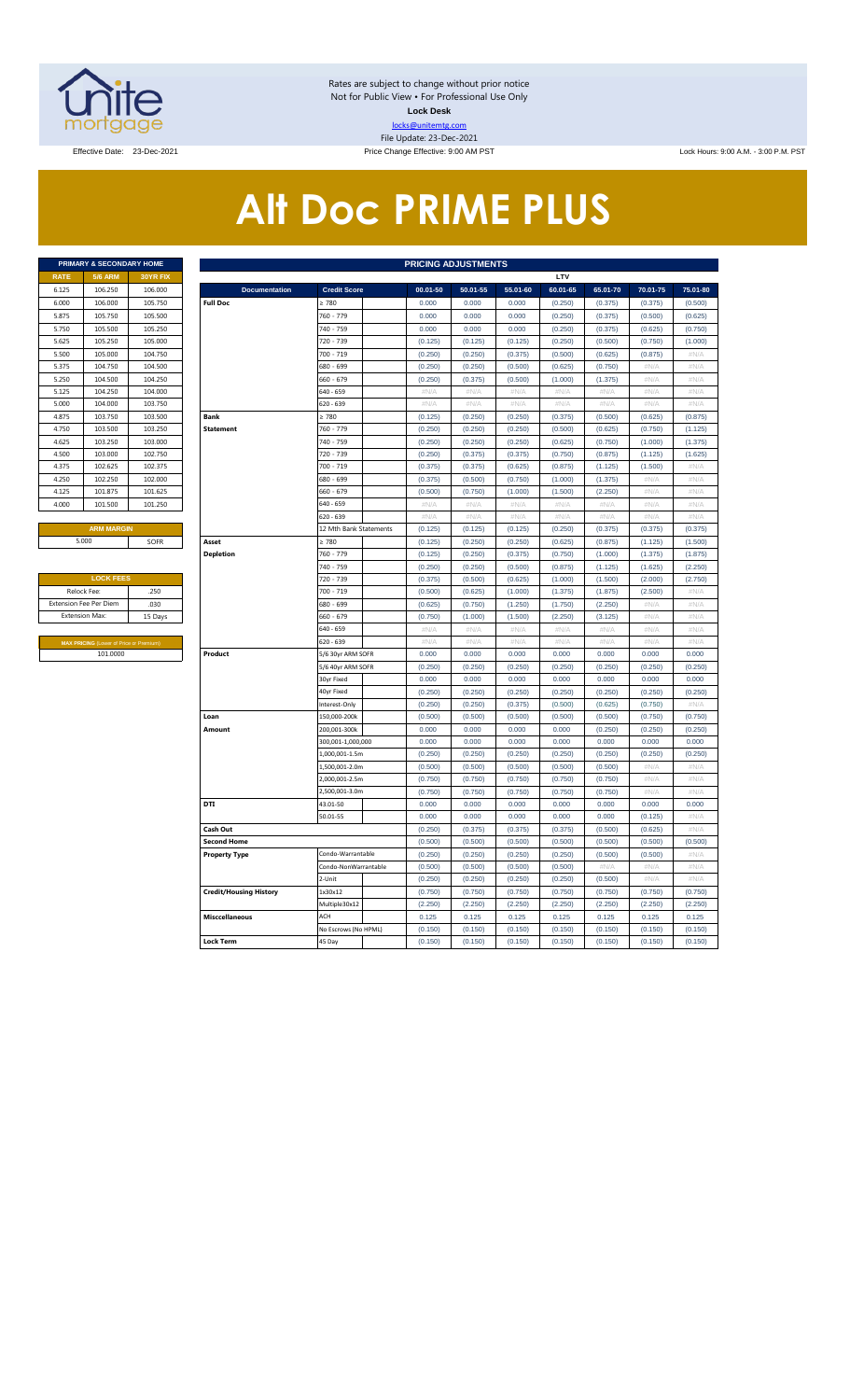

Rates are subject to change without prior notice Not for Public View • For Professional Use Only **Lock Desk** locks@unitemtg.com File Update: 23-Dec-2021

Effective Date: 23-Dec-2021 **Price Change Effective: 9:00 AM PST** Lock Hours: 9:00 A.M. - 3:00 P.M. PST

# **Alt Doc PRIME**

|             | <b>PRIMARY &amp; SECONDARY HOME</b> |                 |
|-------------|-------------------------------------|-----------------|
| <b>RATE</b> | <b>5/6 ARM</b>                      | <b>30YR FIX</b> |
| 6.250       | 105.750                             | 105.500         |
| 6.125       | 105.500                             | 105.250         |
| 6.000       | 105.250                             | 105.000         |
| 5.875       | 105.000                             | 104.750         |
| 5.750       | 104.750                             | 104.500         |
| 5.625       | 104.500                             | 104.250         |
| 5.500       | 104.250                             | 104.000         |
| 5.375       | 104.000                             | 103.750         |
| 5.250       | 103.750                             | 103.500         |
| 5.125       | 103.500                             | 103.250         |
| 5.000       | 103.250                             | 103.000         |
| 4.875       | 103.000                             | 102.750         |
| 4.750       | 102.750                             | 102.500         |
| 4.625       | 102.500                             | 102.250         |
| 4.500       | 102.250                             | 102.000         |
| 4.375       | 101.875                             | 101.625         |
| 4.250       | 101.500                             | 101.250         |
| 4.125       | 101.125                             | 100.875         |

#### **ARM MARGIN** 5.000

| <b>LOCK FEES</b>              |         |
|-------------------------------|---------|
| Relock Fee:                   | .250    |
| <b>Extension Fee Per Diem</b> | .030    |
| <b>Extension Max:</b>         | 15 Days |
|                               |         |

**MAX PRICING** (Lower of Price or Premium) 101.0000

|                | PRIMARY & SECONDARY HOME                |                    |                               |                                           |                    | <b>PRICING ADJUSTMENTS</b> |                    |                    |                    |                    |                    |                    |                    |
|----------------|-----------------------------------------|--------------------|-------------------------------|-------------------------------------------|--------------------|----------------------------|--------------------|--------------------|--------------------|--------------------|--------------------|--------------------|--------------------|
| RATE           | <b>5/6 ARM</b>                          | 30YR FIX           |                               |                                           |                    |                            |                    | LTV                |                    |                    |                    |                    |                    |
| 6.250          | 105.750                                 | 105.500            | <b>Documentation</b>          | <b>Credit Score</b>                       | 00.01-50           | 50.01-55                   | 55.01-60           | 60.01-65           | 65.01-70           | 70.01-75           | 75.01-80           | 80.01-85           | 85.01-90           |
| 6.125          | 105.500                                 | 105.250            | <b>Full Doc</b>               | 2780                                      | 0.000              | 0.000                      | 0.000              | (0.250)            | (0.375)            | (0.375)            | (0.500)            | (0.750)            | (1.125)            |
| 6.000<br>5.875 | 105.250<br>105.000                      | 105.000<br>104.750 |                               | 760 - 779<br>740 - 759                    | 0.000<br>0.000     | 0.000<br>0.000             | 0.000<br>0.000     | (0.250)<br>(0.250) | (0.375)<br>(0.375) | (0.500)<br>(0.625) | (0.625)<br>(0.750) | (0.875)<br>(1.125) | (1.375)            |
| 5.750          | 104.750                                 | 104.500            |                               | 720 - 739                                 | (0.125)            | (0.125)                    | (0.125)            | (0.250)            | (0.500)            | (0.750)            | (1.000)            | (1.250)            | (1.625)<br>(1.875) |
| 5.625          | 104.500                                 | 104.250            |                               | 700 - 719                                 | (0.250)            | (0.250)                    | (0.375)            | (0.500)            | (0.625)            | (0.875)            | (1.250)            | (1.625)            | (2.250)            |
| 5.500          | 104.250                                 | 104.000            |                               | 680 - 699                                 | (0.250)            | (0.250)                    | (0.500)            | (0.625)            | (0.750)            | (1.000)            | (1.375)            | (2.000)            | #N/A               |
| 5.375          | 104.000                                 | 103.750            |                               | 660 - 679                                 | (0.250)            | (0.375)                    | (0.500)            | (1.000)            | (1.375)            | (1.625)            | (2.000)            | (2.750)            | #N/A               |
| 5.250          | 103.750                                 | 103.500            |                               | $640 - 659$                               | (0.375)            | (0.375)                    | (0.500)            | (1.250)            | (1.500)            | (1.750)            | (2.250)            | #N/A               | #N/A               |
| 5.125          | 103.500                                 | 103.250            |                               | $620 - 639$                               | (0.500)            | (0.500)                    | (0.500)            | (1.500)            | (1.750)            | (2.000)            | (2.500)            | #N/A               | #N/A               |
| 5.000          | 103.250                                 | 103.000            | <b>Bank</b>                   | 2780                                      | (0.125)            | (0.250)                    | (0.250)            | (0.375)            | (0.500)            | (0.625)            | (0.875)            | (1.250)            | (2.000)            |
| 4.875          | 103.000                                 | 102.750            | <b>Statement</b>              | 760 - 779                                 | (0.250)            | (0.250)                    | (0.250)            | (0.500)            | (0.625)            | (0.750)            | (1.125)            | (1.625)            | (2.375)            |
| 4.750          | 102.750                                 | 102.500            |                               | 740 - 759                                 | (0.250)            | (0.250)                    | (0.250)            | (0.625)            | (0.750)            | (1.000)            | (1.375)            | (1.875)            | (2.875)            |
| 4.625<br>4.500 | 102.500<br>102.250                      | 102.250            |                               | 720 - 739<br>700 - 719                    | (0.250)            | (0.375)                    | (0.375)<br>(0.625) | (0.750)<br>(0.875) | (0.875)            | (1.125)<br>(1.500) | (1.625)<br>(2.000) | (2.250)<br>(2.750) | (3.375)<br>(4.000) |
| 4.375          | 101.875                                 | 102.000<br>101.625 |                               | 680 - 699                                 | (0.375)<br>(0.375) | (0.375)<br>(0.500)         | (0.750)            | (1.000)            | (1.125)<br>(1.375) | (1.750)            | (2.500)            | (3.500)            | #N/A               |
| 4.250          | 101.500                                 | 101.250            |                               | 660 - 679                                 | (0.500)            | (0.750)                    | (1.000)            | (1.500)            | (2.250)            | (2.750)            | (3.500)            | (4.250)            | #N/A               |
| 4.125          | 101.125                                 | 100.875            |                               | 640 - 659                                 | (0.750)            | (1.000)                    | (1.250)            | (1.750)            | (2.500)            | (3.125)            | (4.000)            | #N/A               | #N/A               |
|                |                                         |                    |                               | $620 - 639$                               | (1.250)            | (1.500)                    | (1.750)            | (2.250)            | (3.000)            | (3.625)            | #N/A               | #N/A               | #N/A               |
|                |                                         |                    |                               | 3 Mth Bank Statements                     | (0.750)            | (0.750)                    | (0.750)            | (0.875)            | (1.000)            | (1.000)            | (1.000)            | #N/A               | #N/A               |
|                | <b>ARM MARGIN</b>                       |                    |                               | 12 Mth Bank Statements                    | (0.125)            | (0.125)                    | (0.125)            | (0.250)            | (0.375)            | (0.375)            | (0.375)            | (0.500)            | (0.500)            |
|                | 5.000                                   | SOFR               | Asset                         | 2780                                      | (0.125)            | (0.250)                    | (0.250)            | (0.625)            | (0.875)            | (1.125)            | (1.500)            | #N/A               | #N/A               |
|                |                                         |                    | <b>Depletion</b>              | 760 - 779                                 | (0.125)            | (0.250)                    | (0.375)            | (0.750)            | (1.000)            | (1.375)            | (1.875)            | #N/A               | #N/A               |
|                |                                         |                    |                               | 740 - 759                                 | (0.250)            | (0.250)                    | (0.500)            | (0.875)            | (1.125)            | (1.625)            | (2.250)            | #N/A               | #N/A               |
|                | <b>LOCK FEES</b>                        |                    |                               | 720 - 739                                 | (0.375)            | (0.500)                    | (0.625)            | (1.000)            | (1.500)            | (2.000)            | (2.750)            | #N/A               | #N/A               |
| Relock Fee:    |                                         | .250               |                               | 700 - 719                                 | (0.500)            | (0.625)                    | (1.000)            | (1.375)            | (1.875)            | (2.500)            | (3.500)            | #N/A               | #N/A               |
|                | xtension Fee Per Diem                   | .030               |                               | 680 - 699                                 | (0.625)            | (0.750)                    | (1.250)            | (1.750)            | (2.250)            | (3.000)            | (4.125)            | #N/A               | #N/A               |
|                | <b>Extension Max:</b>                   | 15 Days            |                               | $660 - 679$<br>640 - 659                  | (0.750)<br>(1.250) | (1.000)<br>(1.500)         | (1.500)<br>(2.000) | (2.250)<br>(2.750) | (3.125)<br>(3.625) | (4.375)<br>(4.875) | (4.875)<br>#N/A    | #N/A<br>#N/A       | #N/A<br>#N/A       |
|                |                                         |                    |                               | $620 - 639$                               | (1.750)            | (2.000)                    | (2.500)            | (3.250)            | (4.125)            | #N/A               | #N/A               | #N/A               | #N/A               |
|                | MAX PRICING (Lower of Price or Premium) |                    | <b>P&amp;L</b>                | 2780                                      | (0.625)            | (0.750)                    | (0.750)            | (1.125)            | (1.375)            | (1.625)            | (2.125)            | #N/A               | #N/A               |
|                | 101.0000                                |                    |                               | 760 - 779                                 | (0.625)            | (0.750)                    | (0.875)            | (1.250)            | (1.500)            | (1.875)            | (2.500)            | #N/A               | #N/A               |
|                |                                         |                    |                               | 740 - 759                                 | (0.750)            | (0.750)                    | (1.000)            | (1.375)            | (1.625)            | (2.125)            | (2.875)            | #N/A               | #N/A               |
|                |                                         |                    |                               | 720 - 739                                 | (0.875)            | (1.000)                    | (1.125)            | (1.500)            | (2.000)            | (2.500)            | (3.375)            | #N/A               | #N/A               |
|                |                                         |                    |                               | 700 - 719                                 | (1.000)            | (1.125)                    | (1.500)            | (1.875)            | (2.375)            | (3.000)            | (4.125)            | #N/A               | #N/A               |
|                |                                         |                    |                               | 680 - 699                                 | (1.125)            | (1.250)                    | (1.750)            | (2.250)            | (2.750)            | (3.500)            | #N/A               | #N/A               | #N/A               |
|                |                                         |                    |                               | $660 - 679$                               | (1.250)            | (1.500)                    | (2.000)            | (2.750)            | (3.625)            | (4.875)            | #N/A               | #N/A               | #N/A               |
|                |                                         |                    |                               | $640 - 659$                               | (1.750)            | (2.000)                    | (2.500)            | (3.250)            | (4.125)            | #N/A               | #N/A               | #N/A               | #N/A               |
|                |                                         |                    |                               | $620 - 639$                               | (2.250)            | (2.500)                    | (3.000)            | (3.750)            | (4.625)            | #N/A               | #N/A               | #N/A               | #N/A               |
|                |                                         |                    | Product                       | 5/6 30yr ARM SOFR                         | 0.000<br>(0.250)   | 0.000<br>(0.250)           | 0.000<br>(0.250)   | 0.000<br>(0.250)   | 0.000<br>(0.250)   | 0.000<br>(0.250)   | 0.000<br>(0.250)   | 0.000<br>(0.250)   | 0.000<br>(0.250)   |
|                |                                         |                    |                               | 5/6 40yr ARM SOFR<br>7/6 30yr ARM SOFR    | (0.250)            | (0.250)                    | (0.250)            | (0.250)            | (0.250)            | (0.250)            | (0.250)            | (0.250)            | (0.250)            |
|                |                                         |                    |                               | 7/6 40yr ARM SOFR                         | (0.500)            | (0.500)                    | (0.500)            | (0.500)            | (0.500)            | (0.500)            | (0.500)            | (0.500)            | (0.500)            |
|                |                                         |                    |                               | 30yr Fixed                                | 0.000              | 0.000                      | 0.000              | 0.000              | 0.000              | 0.000              | 0.000              | 0.000              | 0.000              |
|                |                                         |                    |                               | 40yr Fixed                                | (0.250)            | (0.250)                    | (0.250)            | (0.250)            | (0.250)            | (0.250)            | (0.250)            | (0.250)            | (0.250)            |
|                |                                         |                    |                               | Interest-Only                             | (0.250)            | (0.250)                    | (0.375)            | (0.500)            | (0.625)            | (0.750)            | (1.000)            | (1.500)            | #N/A               |
|                |                                         |                    | Loan                          | 150.000-200k                              | (0.500)            | (0.500)                    | (0.500)            | (0.500)            | (0.500)            | (0.750)            | (0.750)            | (1.000)            | (1.000)            |
|                |                                         |                    | Amount                        | 200,001-300k                              | 0.000              | 0.000                      | 0.000              | 0.000              | (0.250)            | (0.250)            | (0.250)            | (0.500)            | (0.500)            |
|                |                                         |                    |                               | 300,001-400,000                           | 0.000              | 0.000                      | 0.000              | 0.000              | 0.000              | 0.000              | 0.000              | (0.500)            | (0.500)            |
|                |                                         |                    |                               | 400,001-1.0m                              | 0.000              | 0.000                      | 0.000              | 0.000              | 0.000              | 0.000              | 0.000              | 0.000              | 0.000              |
|                |                                         |                    |                               | $.000.001 - 1.5m$<br>.500.001-2.0m        | (0.250)<br>(0.500) | (0.250)<br>(0.500)         | (0.250)<br>(0.500) | (0.250)<br>(0.500) | (0.250)<br>(0.500) | (0.250)<br>(0.500) | (0.250)<br>(0.500) | (0.250)<br>#N/A    | #N/A<br>#N/A       |
|                |                                         |                    |                               | 2.000.001-2.5m                            | (0.750)            | (0.750)                    | (0.750)            | (0.750)            | (0.750)            | (0.750)            | (0.750)            | #N/A               | #N/A               |
|                |                                         |                    |                               | 2.500.001-3.0m                            | (0.750)            | (0.750)                    | (0.750)            | (0.750)            | (0.750)            | (0.750)            | (0.750)            | #N/A               | #N/A               |
|                |                                         |                    |                               | 000.001-3.5m                              | (0.750)            | (0.750)                    | (0.750)            | (0.750)            | (0.750)            | (0.750)            | #N/A               | #N/A               | #N/A               |
|                |                                         |                    |                               | 500,001-4.0m                              | (0.750)            | (0.750)                    | (0.750)            | (0.750)            | (0.750)            | (0.750)            | #N/A               | $\#N/A$            | #N/A               |
|                |                                         |                    | DTI                           | 43.01-50                                  | 0.000              | 0.000                      | 0.000              | 0.000              | 0.000              | (0.125)            | (0.125)            | (0.125)            | (0.125)            |
|                |                                         |                    |                               | 50.01-55                                  | 0.000              | 0.000                      | 0.000              | 0.000              | 0.000              | (0.375)            | (0.375)            | #N/A               | #N/A               |
|                |                                         |                    | Cash Out                      |                                           | (0.250)            | (0.375)                    | (0.375)            | (0.375)            | (0.500)            | (0.625)            | (1.000)            | #N/A               | #N/A               |
|                |                                         |                    | <b>Second Home</b>            |                                           | (0.500)            | (0.500)                    | (0.500)            | (0.500)            | (0.500)            | (0.500)            | (0.500)            | #N/A               | #N/A               |
|                |                                         |                    | <b>Property Type</b>          | Condo-Warrantable<br>Condo-NonWarrantable | (0.250)            | (0.250)                    | (0.250)            | (0.250)            | (0.500)            | (0.500)            | (0.500)            | (0.500)            | #N/A               |
|                |                                         |                    |                               | 2-Unit                                    | (0.500)<br>(0.250) | (0.500)<br>(0.250)         | (0.500)<br>(0.250) | (0.500)<br>(0.250) | (0.750)<br>(0.500) | (0.750)<br>(0.500) | #N/A<br>(0.500)    | #N/A<br>(0.500)    | #N/A<br>#N/A       |
|                |                                         |                    |                               | Modular                                   | (1.000)            | (1.000)                    | (1.000)            | (1.000)            | (1.000)            | (1.000)            | (1.000)            | #N/A               | #N/A               |
|                |                                         |                    |                               | Rural                                     | (1.000)            | (1.000)                    | (1.000)            | (1.000)            | (1.000)            | (1.000)            | #N/A               | #N/A               | #N/A               |
|                |                                         |                    | <b>Credit/Housing History</b> | 1x30x12                                   | (0.750)            | (0.750)                    | (0.750)            | (0.750)            | (0.750)            | (0.750)            | (0.750)            | (0.750)            | (0.750)            |
|                |                                         |                    |                               | Multiple30x12                             | (2.250)            | (2.250)                    | (2.250)            | (2.250)            | (2.250)            | (2.250)            | (2.250)            | (2.250)            | #N/A               |
|                |                                         |                    |                               | FC/SS/DIL/BK7 36-47mo                     | (1.000)            | (1.000)                    | (1.000)            | (1.000)            | (1.000)            | (1.000)            | (1.000)            | (1.000)            | (1.000)            |
|                |                                         |                    |                               | C/SS/DIL/BK7 24-35mo                      | (1.750)            | (1.750)                    | (1.750)            | (1.750)            | (1.750)            | (1.750)            | (1.750)            | (1.750)            | #N/A               |
|                |                                         |                    |                               | BK7 12-23mo                               | (2.500)            | (2.500)                    | (2.500)            | (2.500)            | (2.500)            | (2.500)            | (2.500)            | (2.500)            | #N/A               |
|                |                                         |                    |                               | BK13 DC                                   | (1.000)            | (1.000)                    | (1.000)            | (1.000)            | (1.000)            | (1.000)            | (1.000)            | (1.000)            | (1.000)            |
|                |                                         |                    | <b>Misccellaneous</b>         | ACH                                       | 0.125              | 0.125                      | 0.125              | 0.125              | 0.125              | 0.125              | 0.125              | 0.125              | 0.125              |
|                |                                         |                    |                               | No Escrows (No HPML)                      | (0.150)            | (0.150)                    | (0.150)            | (0.150)            | (0.150)            | (0.150)            | (0.150)            | (0.150)            | (0.150)            |
|                |                                         |                    | <b>Lock Term</b>              | 45 Day                                    | (0.150)            | (0.150)                    | (0.150)            | (0.150)            | (0.150)            | (0.150)            | (0.150)            | (0.150)            | (0.150)            |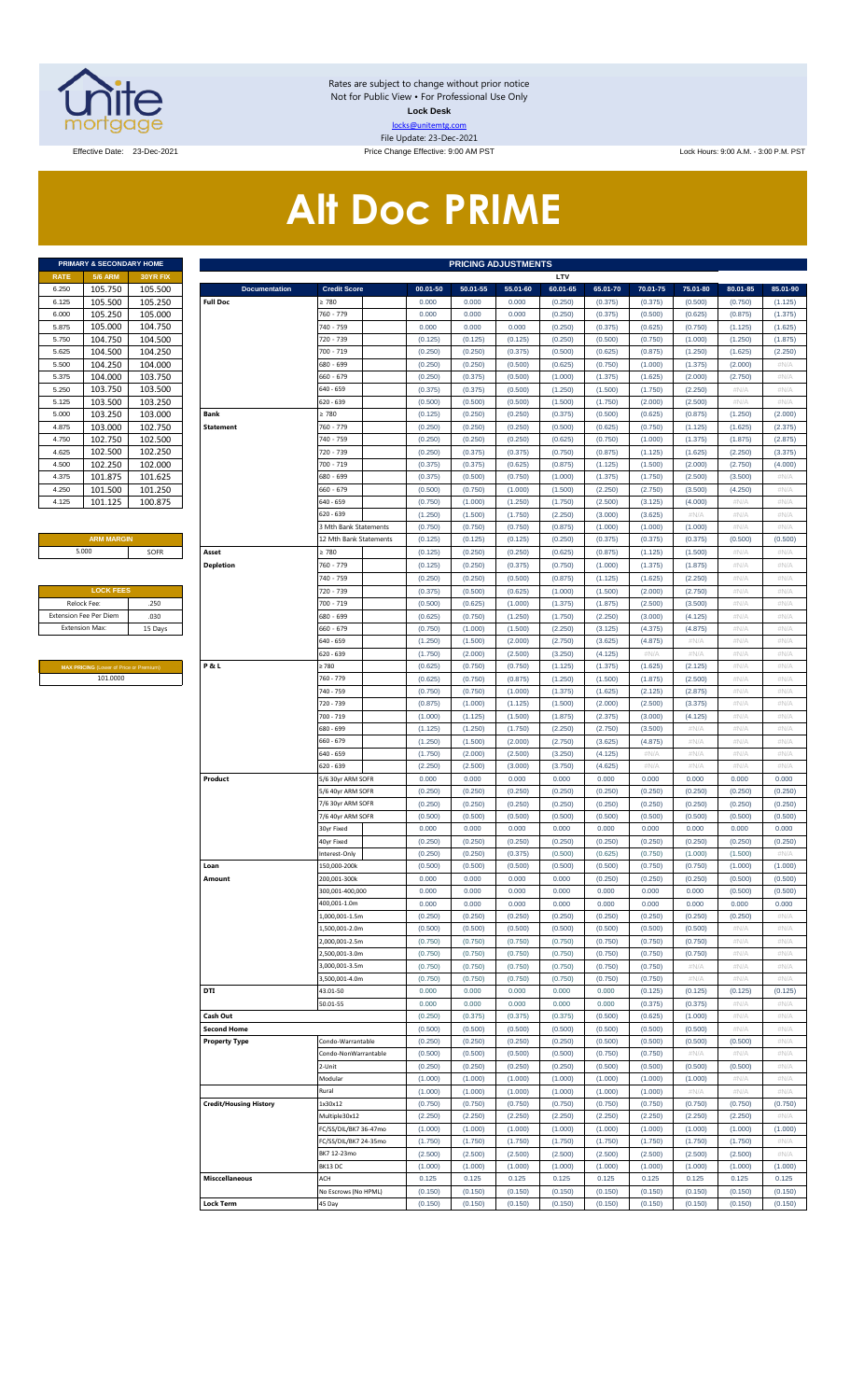

#### [V](https://unitemortgage.com/)isit: https://unitemortgage.com

The pricing engine is the Formal price given, please access it through:

**Quick Pricer:** [https://un](https://unitemortgage.com/broker-resources/price-my-loan/)itemortgage.com/broker-resources/price-my-loan/

### **CALL US TODAY: 800-777-1207**

#### **CONVENTIONAL PRODUCTS AND PRICING**

|       | <b>CONFORMING LOANS</b> |                             |         |       |                             |               |               |       |                             |               |               |                             |               |                             |               |
|-------|-------------------------|-----------------------------|---------|-------|-----------------------------|---------------|---------------|-------|-----------------------------|---------------|---------------|-----------------------------|---------------|-----------------------------|---------------|
|       |                         | <b>DU CONF CONV 30 YEAR</b> |         |       | <b>DU CONF CONV 20 YEAR</b> |               |               |       | <b>DU CONF CONV 15 YEAR</b> |               |               |                             |               | <b>DU CONF CONV 10 YEAR</b> |               |
| Rate  | 10 Day                  | 25 Day                      | 40 Day  | Rate  | 10 Day                      | 25 Day        | 40 Day        | Rate  | 10 Day                      | 25 Day        | 40 Day        | Rate                        | <b>10 Day</b> | 25 Day                      | <b>40 Day</b> |
| 3.625 | (4.375)                 | (4.250)                     | (4.125) | 3.375 | (4.250)                     | (4.125)       | (4.000)       | 2.875 | (4.000)                     | (3.875)       | (3.750)       | 2.875                       | (4.125)       | (4.000)                     | (3.875)       |
| 3.500 | (4.000)                 | (3.875)                     | (3.750) | 3.250 | (3.750)                     | (3.625)       | (3.500)       | 2.750 | (3.625)                     | (3.500)       | (3.375)       | 2.750                       | (3.750)       | (3.625)                     | (3.500)       |
| 3.375 | (3.500)                 | (3.375)                     | (3.250) | 3.125 | (3.250)                     | (3.125)       | (3.000)       | 2.625 | (3.250)                     | (3.125)       | (3.000)       | 2.625                       | (3.375)       | (3.250)                     | (3.125)       |
| 3.250 | (3.125)                 | (3.000)                     | (2.875) | 3.000 | (2.875)                     | (2.750)       | (2.625)       | 2.500 | (2.750)                     | (2.625)       | (2.500)       | 2.500                       | (2.875)       | (2.750)                     | (2.625)       |
| 3.125 | (2.500)                 | (2.375)                     | (2.250) | 2.875 | (2.375)                     | (2.250)       | (2.125)       | 2.375 | (2.250)                     | (2.125)       | (2.000)       | 2.375                       | (2.500)       | (2.375)                     | (2.250)       |
| 3.000 | (2.125)                 | (2.000)                     | (1.875) | 2.750 | (1.875)                     | (1.750)       | (1.625)       | 2.250 | (1.750)                     | (1.625)       | (1.500)       | 2.250                       | (2.000)       | (1.875)                     | (1.750)       |
| 2.875 | (1.500)                 | (1.375)                     | (1.250) | 2.625 | (1.125)                     | (1.000)       | (0.875)       | 2.125 | (1.250)                     | (1.125)       | (1.000)       | 2.125                       | (1.625)       | (1.500)                     | (1.375)       |
| 2.750 | (0.875)                 | (0.750)                     | (0.625) | 2.500 | (0.500)                     | (0.375)       | (0.250)       | 2.000 | (0.625)                     | (0.500)       | (0.375)       | 2.000                       | (1.125)       | (1.000)                     | (0.875)       |
| 2.625 | (0.125)                 | 0.000                       | 0.125   | 2.375 | 0.125                       | 0.250         | 0.375         | 1.875 | 0.000                       | 0.125         | 0.250         | 1.875                       | (0.625)       | (0.500)                     | (0.375)       |
| 2.500 | 0.625                   | 0.750                       | 0.875   | 2.250 | 0.750                       | 0.875         | 1.000         | 1.750 | 0.750                       | 0.875         | 1.000         | 1.750                       | (0.125)       | 0.000                       | 0.125         |
|       |                         |                             |         |       |                             |               |               |       |                             |               |               |                             |               |                             |               |
|       |                         | <b>LP CONF CONV 30 YEAR</b> |         |       | <b>LP CONF CONV 20 YEAR</b> |               |               |       | <b>LP CONF CONV 15 YEAR</b> |               |               | <b>LP CONF CONV 10 YEAR</b> |               |                             |               |
| Rate  | 10 Day                  | <b>25 Day</b>               | 40 Day  | Rate  | 10 Day                      | <b>25 Day</b> | <b>40 Day</b> | Rate  | 10 Day                      | <b>25 Day</b> | <b>40 Day</b> | Rate                        | <b>10 Day</b> | <b>25 Day</b>               | <b>40 Day</b> |
| 3.750 | (4.625)                 | (4.500)                     | (4.375) | 3.500 | (4.625)                     | (4.500)       | (4.375)       | 3.000 | (4.250)                     | (4.125)       | (4.000)       | 3.000                       | (4.125)       | (4.000)                     | (3.875)       |
| 3.625 | (4.375)                 | (4.250)                     | (4.125) | 3.375 | (4.250)                     | (4.125)       | (4.000)       | 2.875 | (4.000)                     | (3.875)       | (3.750)       | 2.875                       | (3.875)       | (3.750)                     | (3.625)       |
| 3.500 | (4.000)                 | (3.875)                     | (3.750) | 3.250 | (3.625)                     | (3.500)       | (3.375)       | 2.750 | (3.625)                     | (3.500)       | (3.375)       | 2.750                       | (3.500)       | (3.375)                     | (3.250)       |
| 3.375 | (3.500)                 | (3.375)                     | (3.250) | 3.125 | (3.125)                     | (3.000)       | (2.875)       | 2.625 | (3.125)                     | (3.000)       | (2.875)       | 2.625                       | (3.125)       | (3.000)                     | (2.875)       |
| 3.250 | (3.000)                 | (2.875)                     | (2.750) | 3.000 | (2.750)                     | (2.625)       | (2.500)       | 2.500 | (2.625)                     | (2.500)       | (2.375)       | 2.500                       | (2.625)       | (2.500)                     | (2.375)       |
| 3.125 | (2.375)                 | (2.250)                     | (2.125) | 2.875 | (2.375)                     | (2.250)       | (2.125)       | 2.375 | (2.000)                     | (1.875)       | (1.750)       | 2.375                       | (2.250)       | (2.125)                     | (2.000)       |
| 3.000 | (2.000)                 | (1.875)                     | (1.750) | 2.750 | (1.750)                     | (1.625)       | (1.500)       | 2.250 | (1.625)                     | (1.500)       | (1.375)       | 2.250                       | (1.875)       | (1.750)                     | (1.625)       |

#### **HIGH BALANCE CONFORMING**

2.875 (1.375) (1.250) (1.125) 2.625 (1.000) (0.875) (0.750) 2.125 (1.125) (1.000) (0.875) 2.125 (1.375) (1.250) (1.125) 2.750 (0.750) (0.625) (0.500) 2.500 (0.375) (0.250) (0.125) 2.000 (0.500) (0.375) (0.250) 2.000 (0.875) (0.750) (0.625) 2.625 0.000 0.125 0.250 2.375 0.125 0.250 0.375 1.875 0.125 0.250 0.375 1.875 (0.250) (0.125) 0.000 2.500 0.750 0.875 1.000 2.250 0.750 0.875 1.000 1.750 0.750 0.875 1.000 1.750 0.250 0.375 0.500

| <b>DU HIGH BALANCE 30 YEAR</b>                                                                 |                                                                                                                    | <b>DU HIGH BALANCE 15 YEAR</b>                                                                                   |                                                                                                                  |                                                                                                |                                                                                                                         |                                                                                                                  | <b>DU HIGH BALANCE 20 YEAR</b>                                                                                          |      |        |             | <b>DU HIGH BALANCE 10 YEAR</b> |      |               |          |               |
|------------------------------------------------------------------------------------------------|--------------------------------------------------------------------------------------------------------------------|------------------------------------------------------------------------------------------------------------------|------------------------------------------------------------------------------------------------------------------|------------------------------------------------------------------------------------------------|-------------------------------------------------------------------------------------------------------------------------|------------------------------------------------------------------------------------------------------------------|-------------------------------------------------------------------------------------------------------------------------|------|--------|-------------|--------------------------------|------|---------------|----------|---------------|
| Rate<br>3.750<br>3.625<br>3.500<br>3.375<br>3.250<br>3.125<br>3.000<br>2.875<br>2.750<br>2.625 | 10 Day<br>(3.875)<br>(3.625)<br>(3.250)<br>(2.750)<br>(2.375)<br>(1.625)<br>(1.250)<br>(0.875)<br>(0.125)<br>0.625 | 25 Day<br>(3.750)<br>(3.500)<br>(3.125)<br>(2.625)<br>(2.250)<br>(1.500)<br>(1.125)<br>(0.750)<br>0.000<br>0.750 | 40 Day<br>(3.625)<br>(3.375)<br>(3.000)<br>(2.500)<br>(2.125)<br>(1.375)<br>(1.000)<br>(0.625)<br>0.125<br>0.875 | Rate<br>3.000<br>2.875<br>2.750<br>2.625<br>2.500<br>2.375<br>2.250<br>2.125<br>2.000<br>1.875 | <b>10 Day</b><br>(2.875)<br>(2.875)<br>(2.500)<br>(2.125)<br>(1.625)<br>(1.250)<br>(0.875)<br>(0.375)<br>0.125<br>0.750 | 25 Day<br>(2.750)<br>(2.750)<br>(2.375)<br>(2.000)<br>(1.500)<br>(1.125)<br>(0.750)<br>(0.250)<br>0.250<br>0.875 | <b>40 Day</b><br>(2.625)<br>(2.625)<br>(2.250)<br>(1.875)<br>(1.375)<br>(1.000)<br>(0.625)<br>(0.125)<br>0.375<br>1.000 | Rate | 10 Day | 25 Day<br>æ | 40 Day                         | Rate | <b>10 Day</b> | $25$ Day | <b>40 Day</b> |

**MAX NET PRICING IS 104.000 HIGH BALANCE MAX NET PRICING IS 103.000 Rates and pricing are subject to change without notice.** This document is limited to current Unite Mortgage Wholesale Lending Solutions, and should not be intended as legal advice, legal opinion, or any other advice on specific facts or circumstances. Such policy and practice ar E) All Rights Reserved. 12.2021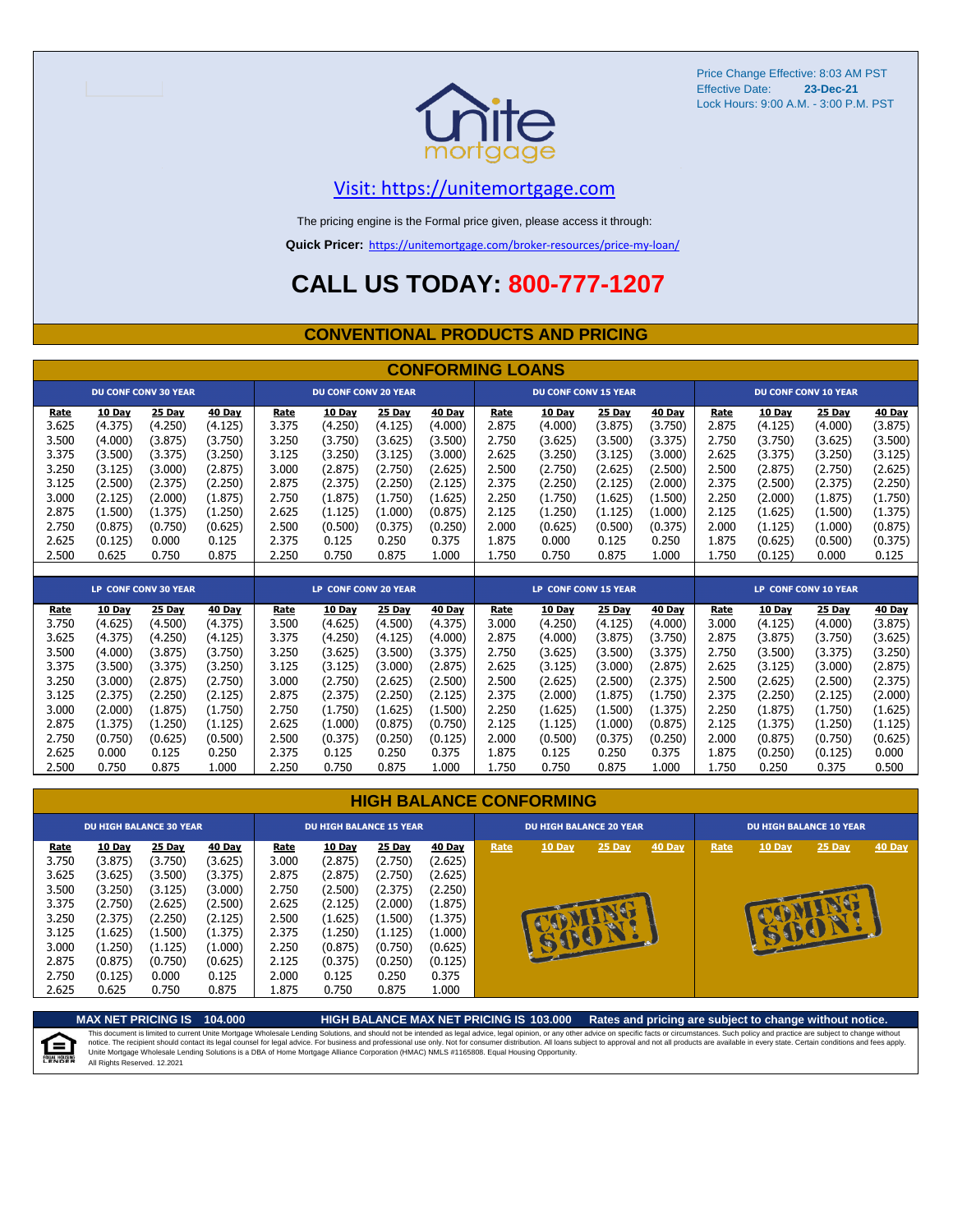

#### [V](https://unitemortgage.com/)isit: https://unitemortgage.com

The pricing engine is the Formal price given, please access it through:

**Quick Pricer:** [https://un](https://unitemortgage.com/broker-resources/price-my-loan/)itemortgage.com/broker-resources/price-my-loan/

### **CALL US TODAY: 800-777-1207**

|             | <b>HOME AFFORDABLE PRODUCTS</b> |                             |         |                                          |               |         |         |                                 |         |         |         |                                       |            |        |        |
|-------------|---------------------------------|-----------------------------|---------|------------------------------------------|---------------|---------|---------|---------------------------------|---------|---------|---------|---------------------------------------|------------|--------|--------|
|             |                                 | <b>DU HOMEREADY 30 YEAR</b> |         | <b>DU HOMEREADY HIGH BALANCE 30 YEAR</b> |               |         |         | <b>LP HOME POSSIBLE 30 YEAR</b> |         |         |         | LP HOME POSSIBLE HIGH BALANCE 30 YEAR |            |        |        |
| <u>Rate</u> | 10 Day                          | 25 Day                      | 40 Day  | <b>Rate</b>                              | <b>10 Day</b> | 25 Day  | 40 Day  | <u>Rate</u>                     | 10 Day  | 25 Day  | 40 Day  | Rate                                  | 10 Day     | 25 Day | 40 Day |
| 3.625       | (4.250)                         | (4.125)                     | (4.000) | 3.750                                    | (3.125)       | (3.000) | (2.875) | 3.625                           | (4.250) | (4.125) | (4.000) |                                       |            |        |        |
| 3.500       | (3.875)                         | (3.750)                     | (3.625) | 3.625                                    | (4.000)       | (3.875) | (3.750) | 3.500                           | (3.875) | (3.750) | (3.625) |                                       |            |        |        |
| 3.375       | (3.375)                         | (3.250)                     | (3.125) | 3.500                                    | (3.500)       | (3.375) | (3.250) | 3.375                           | (3.375) | (3.250) | (3.125) |                                       |            |        |        |
| 3.250       | (2.875)                         | (2.750)                     | (2.625) | 3.375                                    | (3.000)       | (2.875) | (2.750) | 3.250                           | (2.875) | (2.750) | (2.625) |                                       |            |        |        |
| 3.125       | (2.250)                         | (2.125)                     | (2.000) | 3.250                                    | (2.500)       | (2.375) | (2.250) | 3.125                           | (2.250) | (2.125) | (2.000) |                                       |            |        |        |
| 3.000       | (1.875)                         | (1.750)                     | (1.625) | 3.125                                    | (1.875)       | (1.750) | (1.625) | 3.000                           | (1.750) | (1.625) | (1.500) |                                       | <b>EXI</b> | BO     |        |
| 2.875       | (1.250)                         | (1.125)                     | (1.000) | 3.000                                    | (1.375)       | (1.250) | (1.125) | 2.875                           | (1.250) | (1.125) | (1.000) |                                       |            |        |        |
| 2.750       | (0.625)                         | (0.500)                     | (0.375) | 2.875                                    | (0.875)       | (0.750) | (0.625) | 2.750                           | (0.625) | (0.500) | (0.375) |                                       |            |        |        |
| 2.625       | 0.125                           | 0.250                       | 0.375   | 2.750                                    | (0.125)       | 0.000   | 0.125   | 2.625                           | 0.250   | 0.375   | 0.500   |                                       |            |        |        |
| 2.500       | 1.000                           | 1.125                       | 1.250   | 2.625                                    | 0.625         | 0.750   | 0.875   | 2.500                           | 1.125   | 1.250   | 1.375   |                                       |            |        |        |

|                                                    | <b>HOME READY AND HOMEPOSSIBLE CAP LIMITS</b> |       |      |      |       |       |       |                                                                                                  |       |  |  |  |
|----------------------------------------------------|-----------------------------------------------|-------|------|------|-------|-------|-------|--------------------------------------------------------------------------------------------------|-------|--|--|--|
|                                                    |                                               |       |      |      |       |       |       | LTV <=60 60.01 - 65 65.01 - 70 70.01 - 75 75.01 - 80 80.01 - 85 85.01 - 90 90.01 - 95 95.01 - 97 |       |  |  |  |
| HomeReady/Home Possible FICO >=680 Adjustment Caps | .500                                          | 1.500 | .500 | .500 | 1.500 | 0.000 | 0.000 | 0.000                                                                                            | 0.000 |  |  |  |
| HomeReady/Home Possible FICO <680 Adjustment Caps  | 1.500                                         | .500  | .500 | .500 | 500،، | .500  | 1.500 | .500                                                                                             | 1.500 |  |  |  |

E

MAX NET PRICING IS 103.000 Rates and pricing are subject to change without notice.<br>This document is limited to current Unite Mortgage Wholesale Lending Solutions, and should not be intended as legal advice, legal opinion, All Rights Reserved. 12.2021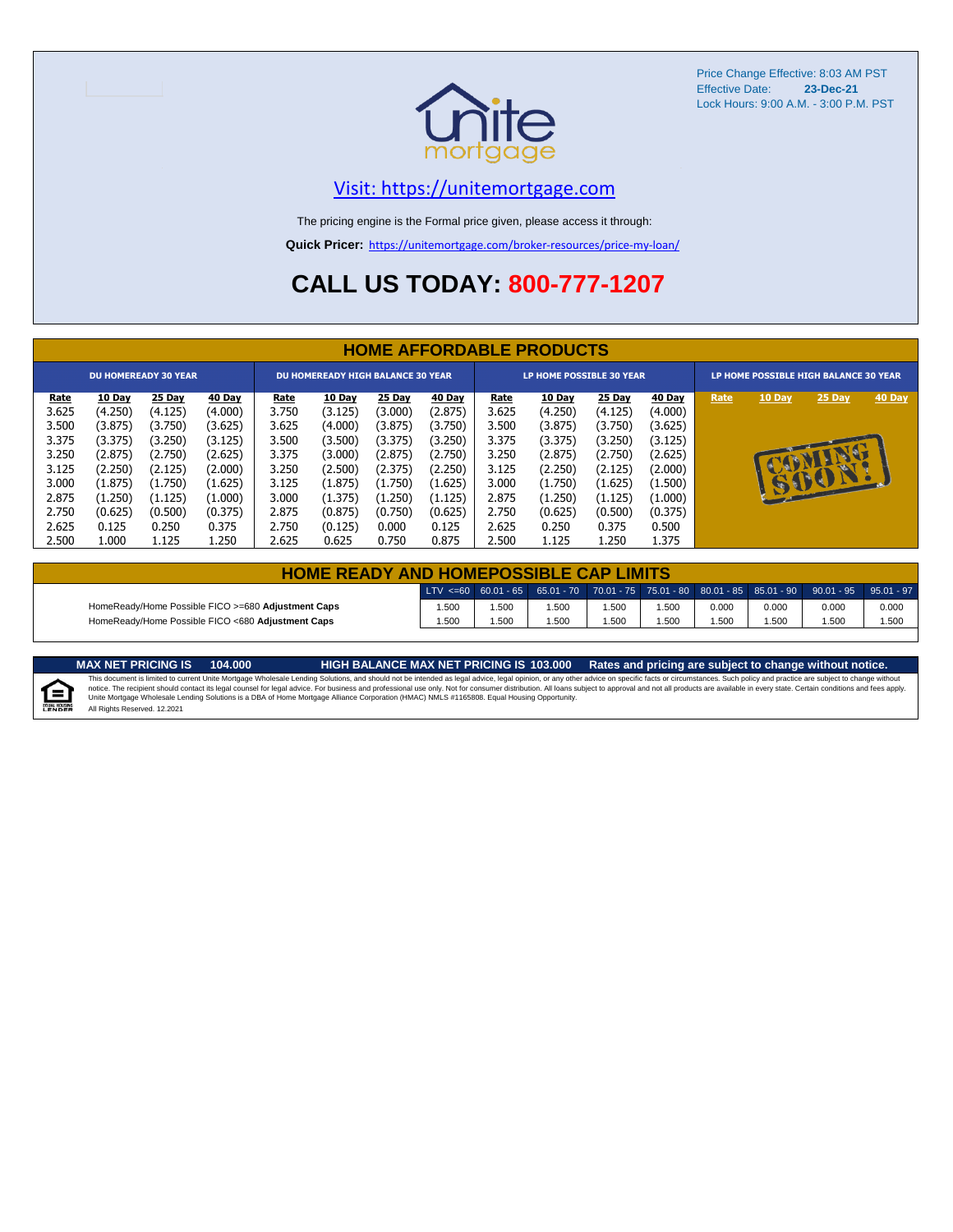

#### [V](https://unitemortgage.com/)isit: https://unitemortgage.com

The pricing engine is the Formal price given, please access it through:

**Quick Pricer:** [https://un](https://unitemortgage.com/broker-resources/price-my-loan/)itemortgage.com/broker-resources/price-my-loan/

## **CALL US TODAY: 800-777-1207**

|                                                                       | <b>CONVENTIONAL PRICING ADJUSTMENTS</b>                                                |                                                   |                         |              |              |              |                    |              |                                                                                      |              |
|-----------------------------------------------------------------------|----------------------------------------------------------------------------------------|---------------------------------------------------|-------------------------|--------------|--------------|--------------|--------------------|--------------|--------------------------------------------------------------------------------------|--------------|
| Credit Score / LTV                                                    | Loan Terms > 15 years                                                                  | $LTV \le 60$                                      | $60.01 - 70$            | $70.01 - 75$ | $75.01 - 80$ | $80.01 - 85$ | $85.01 - 90$       | $90.01 - 95$ | $95.01 - 97$                                                                         | >97.00%      |
| $740+$                                                                |                                                                                        | 0.000                                             | 0.250                   | 0.250        | 0.500        | 0.250        | 0.250              | 0.250        | 0.750                                                                                | 0.750        |
| 720 - 739                                                             |                                                                                        | 0.000                                             | 0.250                   | 0.500        | 0.750        | 0.500        | 0.500              | 0.500        | 1.000                                                                                | 1.000        |
| 700 - 719                                                             |                                                                                        | 0.000                                             | 0.500                   | 1.000        | 1.250        | 1.000        | 1.000              | 1.000        | 1.500                                                                                | 1.500        |
| 680 - 699                                                             |                                                                                        | 0.000                                             | 0.500                   | 1.250        | 1.750        | 1.500        | 1.250              | 1.250        | 1.500                                                                                | 1.500        |
| 660 - 679                                                             |                                                                                        | 0.000                                             | 1.000                   | 2.250        | 2.750        | 2.750        | 2.250              | 2.250        | 2.250                                                                                | 2.250        |
| $640 - 659$                                                           |                                                                                        | 0.500                                             | 1.250                   | 2.750        | 3.000        | 3.250        | 2.750              | 2.750        | 2.750                                                                                | 2.750        |
| 620-639                                                               |                                                                                        | 0.500                                             | 1.500                   | 3.000        | 3.000        | 3.250        | 3.250              | 3.250        | 3.500                                                                                | 3.500        |
|                                                                       | Cash Out (Ex. Student Loan Only) All Loan Terms. Cumulative with above adjust.         | $LTV \le 60$                                      | $60.01 - 70$            | $70.01 - 75$ | $75.01 - 80$ |              |                    |              |                                                                                      |              |
| $740+$                                                                |                                                                                        | 0.375                                             | 0.625                   | 0.625        | 0.875        |              |                    |              |                                                                                      |              |
| 720 - 739                                                             |                                                                                        | 0.375                                             | 1.000                   | 1.000        | 1.125        |              |                    |              |                                                                                      |              |
| 700 - 719                                                             |                                                                                        | 0.375                                             | 1.000                   | 1.000        | 1.125        |              |                    |              |                                                                                      |              |
| 680 - 699                                                             |                                                                                        | 0.375                                             | 1.125                   | 1.125        | 1.750        |              |                    |              |                                                                                      |              |
| 660 - 679                                                             |                                                                                        | 0.625                                             | 1.125                   | 1.125        | 1.875        |              |                    |              |                                                                                      |              |
| 640 - 659                                                             |                                                                                        | 0.625                                             | 1.625                   | 1.625        | 2.625        |              |                    |              |                                                                                      |              |
| 620 - 639                                                             |                                                                                        | 0.625                                             | 1.625                   | 1.625        | 3.125        |              |                    |              |                                                                                      |              |
| <b>Other Price Adjustments</b><br>All Loan Terms                      | Cumulative with above adjustments                                                      | $LTV \le 60$                                      | $60.01 - 65$            | $65.01 - 70$ | $70.01 - 75$ | $75.01 - 80$ | $80.01 - 85$       | $85.01 - 90$ | $90.01 - 95$                                                                         | $95.01 - 97$ |
| High Balance Purchase and R/T Refinance                               |                                                                                        | 0.250                                             | 0.250                   | 0.250        | 0.250        | 0.250        | 0.250              | 0.250        | 0.250                                                                                | <b>NA</b>    |
| High Balance Cash-Out Refinance                                       |                                                                                        | 1.000                                             | 1.000                   | 1.000        | 1.000        | 1.000        | <b>NA</b>          | <b>NA</b>    | <b>NA</b>                                                                            | <b>NA</b>    |
| High Balance ARMs (Adjustment Based on CLTV)                          |                                                                                        | 0.750                                             | 0.750                   | 0.750        | 0.750        | 1.500        | 1.500              | 1.500        | 1.500                                                                                | <b>NA</b>    |
| <b>ARMs</b>                                                           |                                                                                        | 0.000                                             | 0.000                   | 0.000        | 0.000        | 0.000        | 0.000              | 0.000        | 0.250                                                                                | <b>NA</b>    |
| HomeReady/Home Possible FICO >=680 Adjustment Caps                    |                                                                                        | 1.500                                             | 1.500                   | 1.500        | 1.500        | 1.500        | 0.000              | 0.000        | 0.000                                                                                | 0.000        |
| HomeReady/Home Possible FICO <680 Adjustment Caps                     |                                                                                        | 1.500                                             | 1.500                   | 1.500        | 1.500        | 1.500        | 1.500              | 1.500        | 1.500                                                                                | 1.500        |
| <b>Investment Properties</b>                                          |                                                                                        | 2.125                                             | 2.125                   | 2.125        | 2.125        | 3.375        | 4.125              | <b>NA</b>    | <b>NA</b>                                                                            | NA.          |
| Second Home                                                           |                                                                                        | 0.000                                             | 0.000                   | 0.000        | 0.000        | 0.000        | 0.000              | 0.250        | 5.000                                                                                | 5.000        |
| Manufactured home                                                     |                                                                                        | 0.500                                             | 0.500                   | 0.500        | 0.500        | 0.500        | 0.500              | 0.500        | 0.500                                                                                | 0.500        |
| 2-4 Unit Properties (3-4 unit max LTV is 75% (DU) and 80% (LP))       |                                                                                        | 1.000                                             | 1.000                   | 1.000        | 1.000        | 1.000        | 1.000              | <b>NA</b>    | <b>NA</b>                                                                            | NA.          |
| Condos - Loan Terms > 15Y (does not apply to Detached building types) |                                                                                        | 0.000                                             | 0.000                   | 0.000        | 0.000        | 0.750        | 0.750              | 0.750        | 0.750                                                                                | 0.750        |
|                                                                       | Escrow Waiver (LTV >80% not available in NM, LTV >90% does not apply to HB Nationwide) | 0.000                                             | 0.000                   | 0.000        | 0.000        | 0.000        | 0.000              | 0.000        | 0.000                                                                                | <b>NA</b>    |
| UW Waiver Fee (ALL LTV) - based on loan size                          |                                                                                        |                                                   |                         |              |              |              |                    |              |                                                                                      |              |
|                                                                       |                                                                                        |                                                   |                         |              |              |              |                    |              |                                                                                      |              |
|                                                                       | <b>ALL SUBORDINATE FINANCING</b>                                                       |                                                   |                         |              | $.375\%$     |              |                    |              |                                                                                      |              |
| <b>LTV Range</b>                                                      | <b>CLTV Range</b>                                                                      |                                                   | Credit Score < 720      |              |              |              | Credit Score > 720 |              |                                                                                      |              |
| ≤ 65.00%                                                              | $80.01\% - 95.00\%$                                                                    |                                                   | 0.500                   |              |              |              | 0.250              |              |                                                                                      |              |
| 65.01% - 75.00%                                                       | $80.01\% - 95.00\%$                                                                    |                                                   | 0.750                   |              |              |              | 0.500              |              |                                                                                      |              |
| 75.01% - 95.00%                                                       | $90.01\% - 95.00\%$                                                                    |                                                   | 1.000                   |              |              |              | 0.750              |              |                                                                                      |              |
| 75.01% - 90.00%                                                       | 76.01% - 90.00%                                                                        |                                                   | 1.000                   |              |              |              | 0.750              |              |                                                                                      |              |
| $$95.00\%$                                                            | 95.01% - 97.00%                                                                        |                                                   | 1.500                   |              |              |              | 1.500              |              |                                                                                      |              |
|                                                                       |                                                                                        |                                                   |                         |              |              |              |                    |              |                                                                                      |              |
|                                                                       | <b>LOCK EXTENSIONS - RELOCKS - OTHER CHANGES</b>                                       |                                                   |                         |              |              |              |                    |              |                                                                                      |              |
|                                                                       |                                                                                        |                                                   | <b>Lock Extensions:</b> |              |              |              |                    |              |                                                                                      |              |
| 1-4 days                                                              | .03/day                                                                                |                                                   |                         |              |              |              |                    |              |                                                                                      |              |
| 5 days                                                                | 0.125                                                                                  |                                                   |                         |              |              |              |                    |              | 10 Day Lock Expires:                                                                 | 01/02/22     |
| 7 days                                                                | 0.187                                                                                  |                                                   |                         |              |              |              |                    |              | 25 Day Lock Expires:                                                                 | 01/17/22     |
| 10 days                                                               | 0.250                                                                                  |                                                   |                         |              |              |              |                    |              | 40 Day Lock Expires:                                                                 | 02/01/22     |
| 15 days                                                               | 0.375                                                                                  |                                                   |                         |              |              |              |                    |              |                                                                                      |              |
| <b>Relocks:</b>                                                       | <b>Other Changes:</b>                                                                  |                                                   |                         |              |              |              |                    |              |                                                                                      |              |
| Worse Case pricing plus additional .250 hit                           | Loan Program                                                                           | Worse Case if moving into different delivery type |                         |              |              |              |                    |              |                                                                                      |              |
|                                                                       | Rate Change                                                                            | Not subject to worse case pricing                 |                         |              |              |              |                    |              | Locks expiring on a non business day are<br>good through the following business day. |              |

|                            |                              |         |                                                                                                                                                                                                                                                                                                                                                                                                                                                                                                                                                                                                                | APOR: | $15/20$ YR.: | $2.500\%$ 1 YR CMT: | 0.120% |
|----------------------------|------------------------------|---------|----------------------------------------------------------------------------------------------------------------------------------------------------------------------------------------------------------------------------------------------------------------------------------------------------------------------------------------------------------------------------------------------------------------------------------------------------------------------------------------------------------------------------------------------------------------------------------------------------------------|-------|--------------|---------------------|--------|
|                            | <b>MAX NET PRICING IS</b>    | 104.000 | Rates and prices are subject to change without notice.                                                                                                                                                                                                                                                                                                                                                                                                                                                                                                                                                         |       | $25/30$ YR.: | 2.960% 1 YR Libor:  | 0.360% |
| ſ≘<br><b>EQUAL HOUSING</b> | All Rights Reserved, 12,2021 |         | This document is limited to current Unite Mortgage Wholesale Lending Solutions, and should not be intended as legal advice, legal opinion, or any other advice on specific facts or circumstances. Such policy and practice ar<br>notice. The recipient should contact its legal counsel for legal advice. For business and professional use only. Not for consumer distribution. All loans subject to approval and not all products are available in every stat<br>Unite Mortgage Wholesale Lending Solutions is a DBA of Home Mortgage Alliance Corporation (HMAC) NMLS #1165808. Equal Housing Opportunity. |       |              |                     |        |